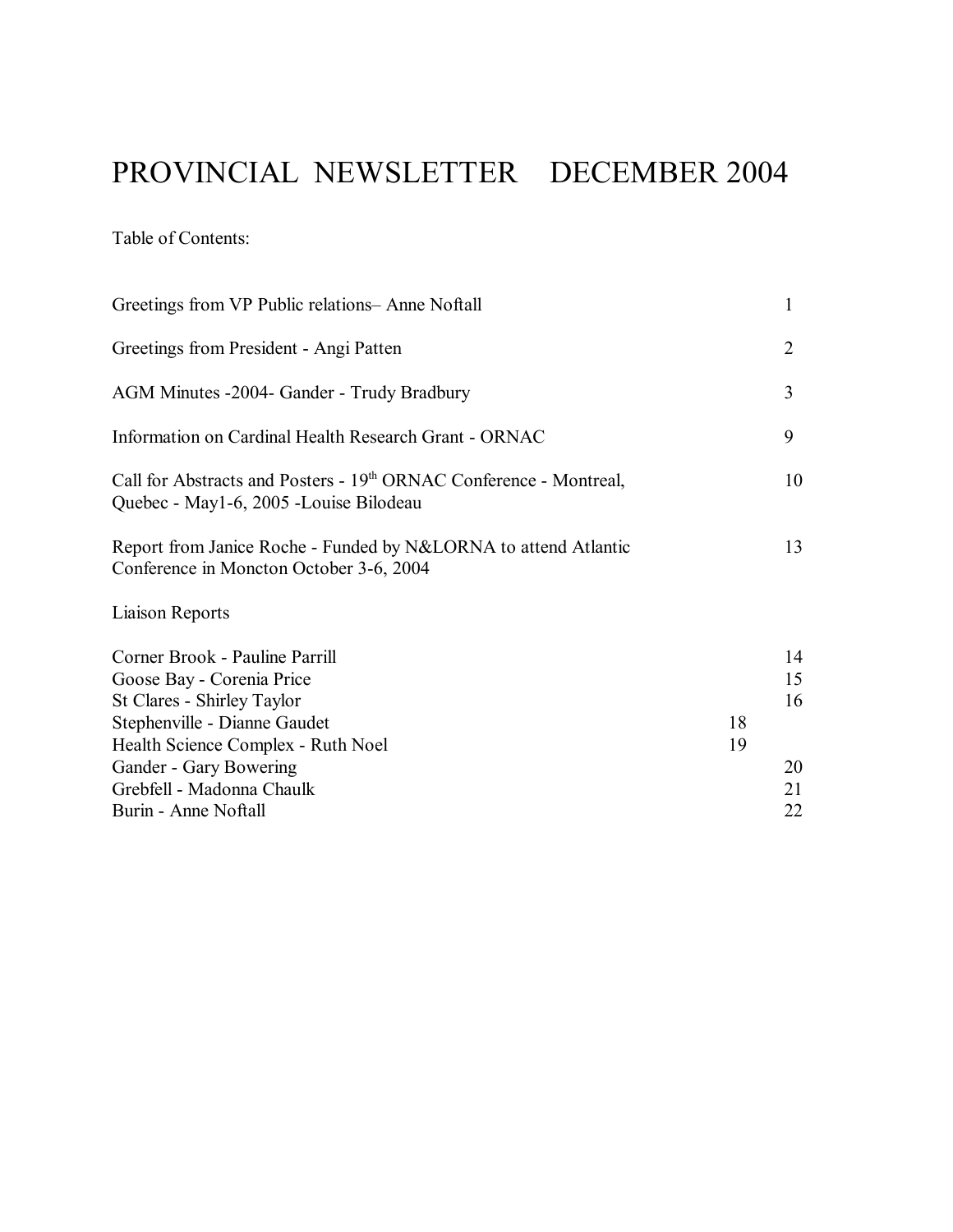Greetings from VP, Public Relations

Thank you to Gander for hosting another great conference. I trust everyone came away with something, whether it was a reunion with a new or old friend, or a tidbit of information that helped with your practice. Thank you to everyone who submitted articles or reports for this newsletter. I had to leave the conference early, so I didn't get some of the liaison reports. For those that didn't get included in this newsletter, you could forward them to me for the next one.

For the hand written reports I typed, please forgive any errors or omissions. The deadline for the next newsletter is April  $10^{th}$ ,  $2005$ 

There will be no March Newsletter next year. For those not at the Conference in Gander, it was voted on and passed that we will now publish three Newsletters a year. The months to be June, September and December.

I wish everyone and their families a safe, healthy, joyful Christmas and a Happy New Year.

Respectively Submitted, Anne Noftall RN CPN(C) VP Public Relations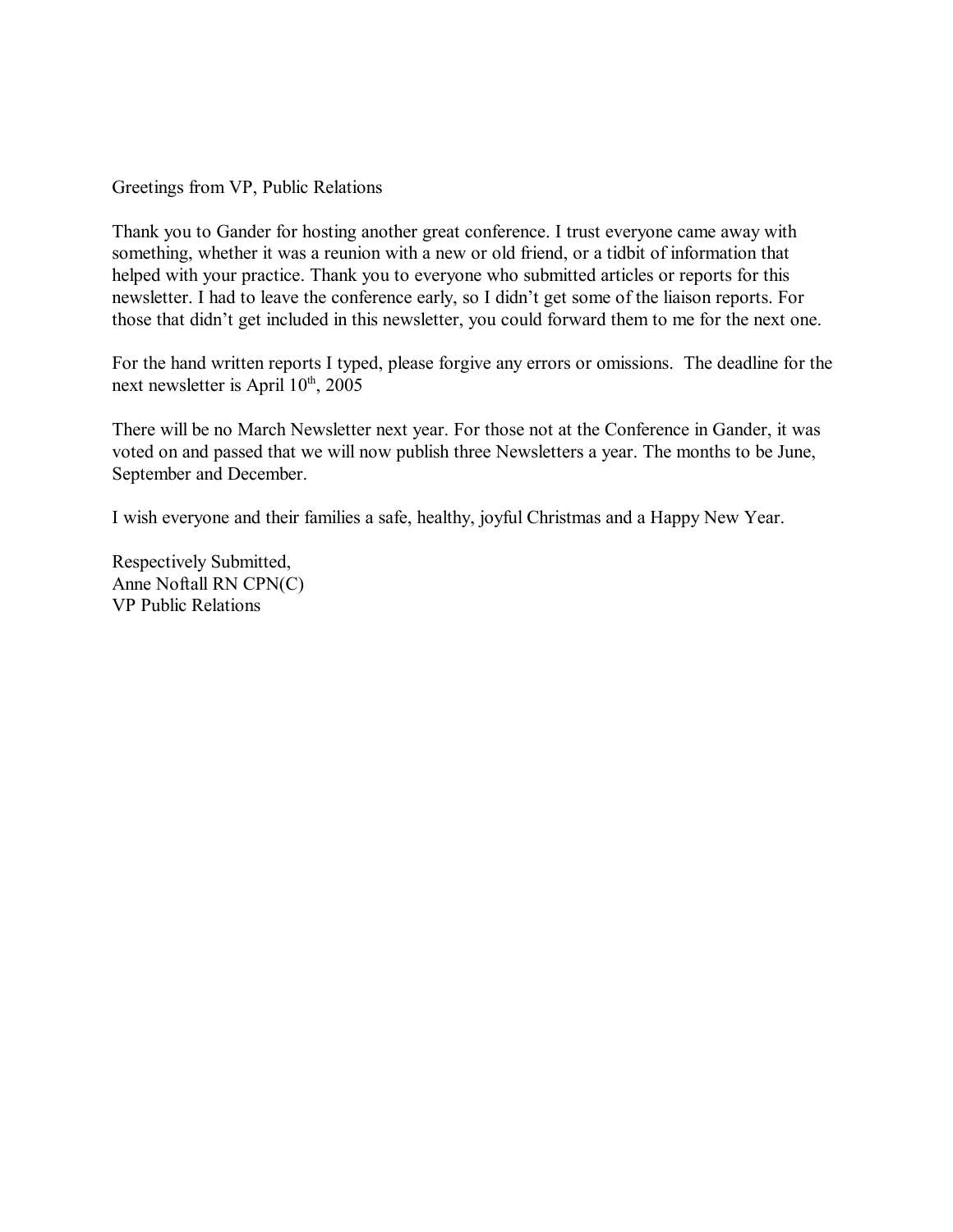Hello N&LORNA members,

The 25<sup>th</sup> Provincial Conference held in Gander was a great success and a great time was had by all in attendance.

It was great to see everyone who was able to attend. The education topics were well received and the social functions very enjoyable. Many thanks to the conference planning committee in Gander.

Twenty five years brings many changes . Some perioperative nurses were playing with dolls, others in grade school but many were starting their careers in the OR setting

This message also brings seasons greetings to all the perioperative nurse in the province. For many the year has had great joys as well as terrible sorrows. I hope the new year of 2005 is a better year than the last for each and everyone.

2005 The National OR Conference will be held in Montreal. N&LORNA will be sponsoring two (2) delegates. Application Deadline is Feb 15, 2005. The draw is March 1, 2005. Forward all applications to N&LORNA President. [Address on the back of the Newsletter]

| <b>AWARD</b>                   | <b>DEADLINE</b>                              |
|--------------------------------|----------------------------------------------|
| Isabella Adams Award           | March 2005 [biannual] National<br>Conference |
| <b>J&amp;J/ORNAC Bursary</b>   | January 2005                                 |
| Cardinal Health Research Grant | March 2005                                   |
| Drake Thompson Editorial Award | June 2005                                    |

Be sure to visit the ORNAC website. Www.ornac.ca As there some provincial updates.

Take Care,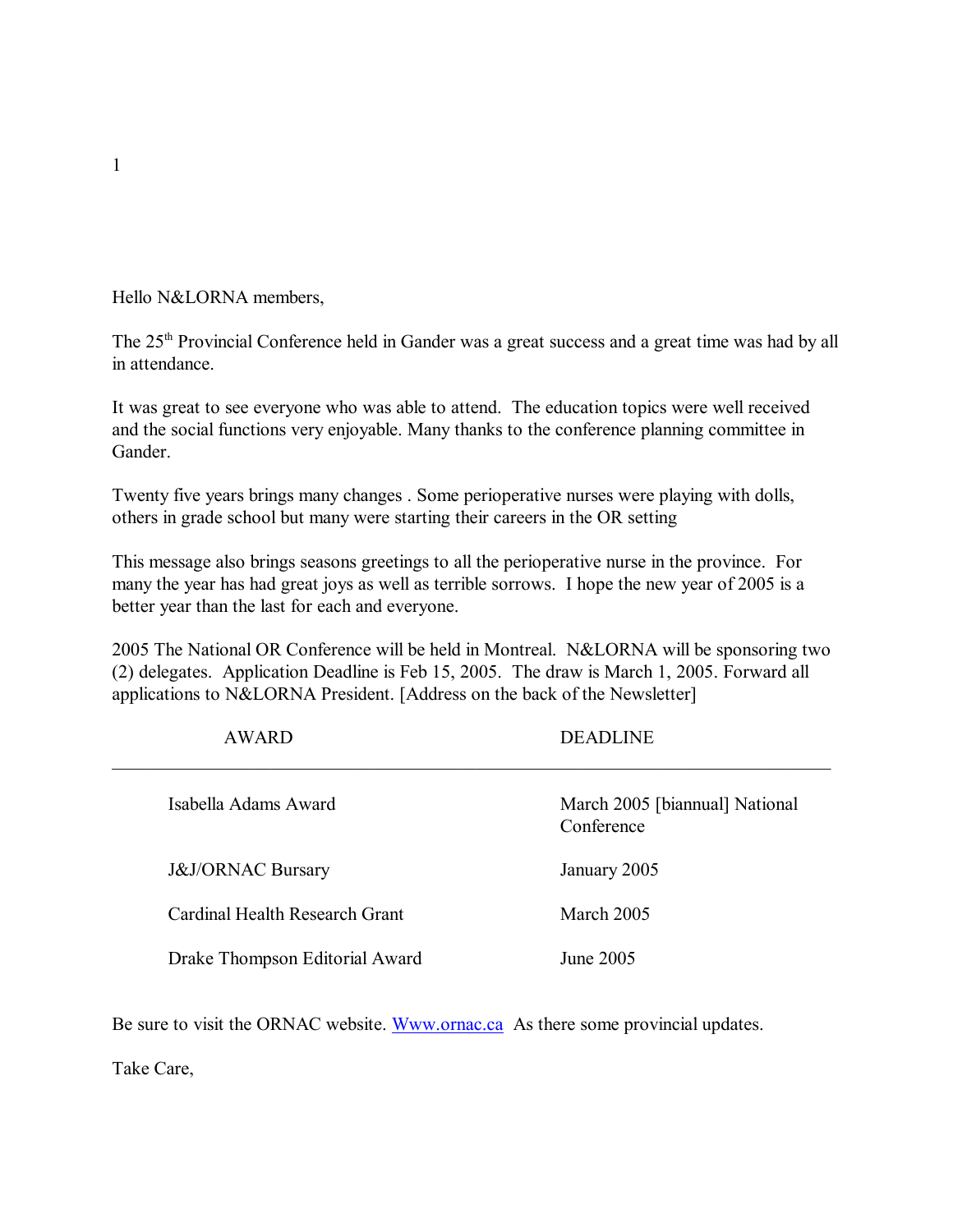Angela Patten RN CPN(C) President N&LORNA  $\mathcal{L}$ 

A.G.M Gander Hotel, Gander Saturday, October 30, 2004

**Announcements** 

President Angi Patten opened the meeting as 0840 hrs on behalf of the N&LORNA executive. At this time she reminded everyone that the door will be closed and no person permitted in or out during the business session.

A contact list was circulated through the room for members to update the address and phone numbers of contact people in their individual work places.

 Angi reminded members to submit, any known names for certificate of Appreciation or Honorary Membership.

A count revealed 57 voting members present at the session.

Minutes of A.G.M 2003

Reviewed and adopted by Laura Ellsworth and seconded by Anne Noftall as being free from errors and omissions.

Executive Reports Presented by:

President Angi Patton noted her report as printed in the agenda. The exception being we now have 92 members of which 52 are perioperative certified. Angi re-interated that the 5<sup>th</sup> Edition of Recommended Standards for Perioperative Nursing Practice is now available to be purchased and encouraged all institutions to avail of a copy. Angi congratulated Grand Falls on revitalizing their chapter of N&LORNA.

Angi also stated this first year in her presidency role has been a busy learning experience Secretary' treasurer Trudy Bradbury noted the financial status of the association as printed in the agenda and added other debts and revenues from SEPTEMBER 10 TO October 30, 2004. There were four spelling errors noted. She encouraged everyone to look over the report and to ask questions.

Vice President of Education Corenia Price noted her report as in the agenda. She gave a quick update of the Post Basic Perioperative Program for nurses. As well as on the RN first assist program. Corenia reminded members of the website www.cns.nf.ca for people seeking information on these two programs.

VPPR Anne Noftall noted her report as in the agenda. Anne reminded everyone to sign the contact list.

Angi asked for questions from the floor concerning any of the reports. Since there were no forth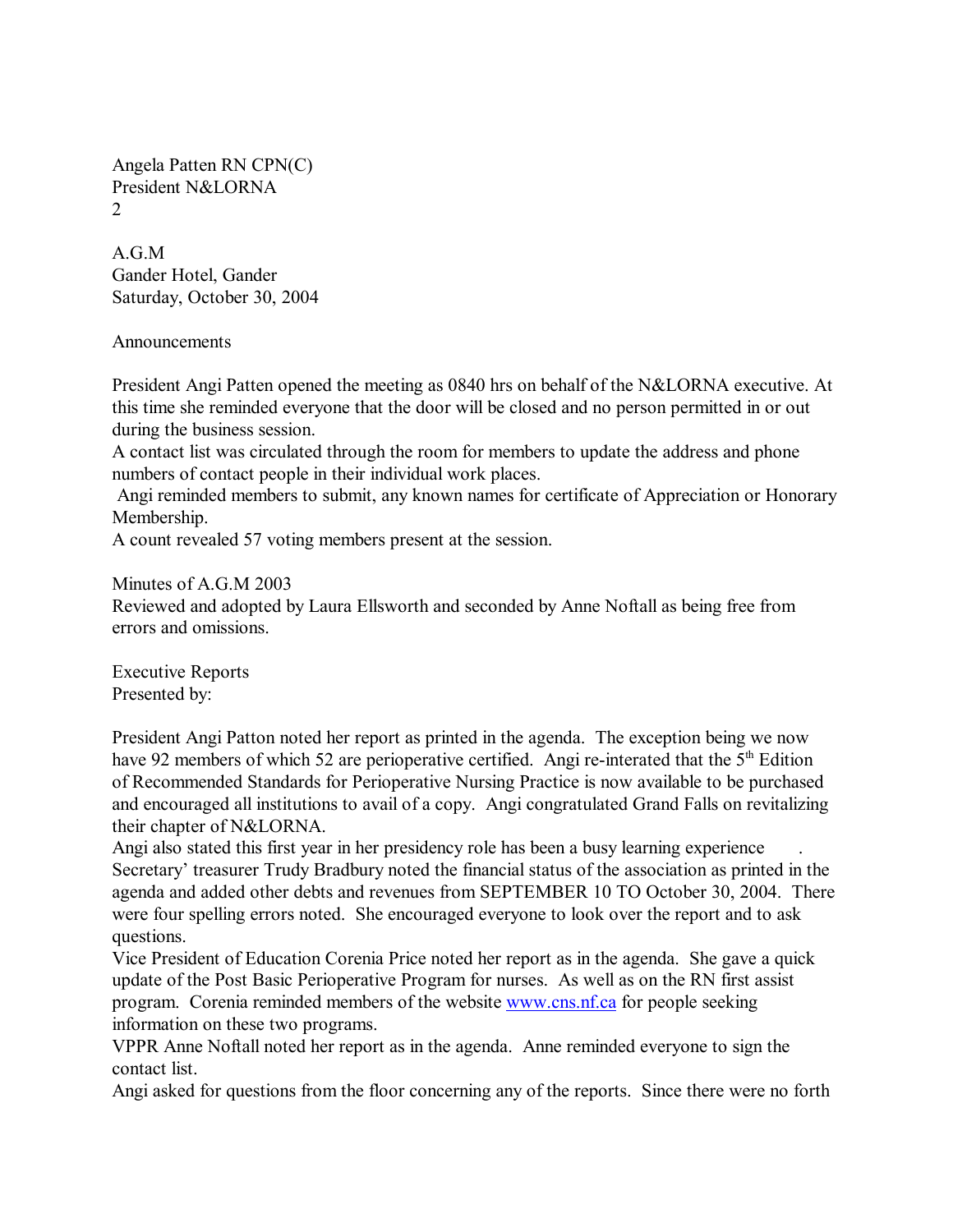coming questions Lois Flynn moved that the reports be adopted as written. Sheila Billard second this motion.

3

Liaison reports followed: St Claires - Shirley Taylor Corner Brook - Pauline Parrill Carbonear - Debbie Dawe Health Science Centre - Ruth Noel Grand Falls - Aggie Holloway Janeway - Doreen Cave St Anthony - Kerry Decker for Madonna Chaulk Burin - Anne Noftall Goose Bay - Corenia Price Stephenville - Dianne Gaudette Gander - Millie Guzzwell In conjunction with our  $25<sup>th</sup> N&LORNA$  celebration Angi sent around a questionnaire to all the members present asking, "What were you doing 25 years ago?" She will submit some of the answers received in our next newsletter.

Conference Announcements Angi talked about hosting the National ORNAC meeting in St John's in 2009. It was decided at the executive level after much debate that the order for Provincial meeting would be changed as follows: 2005 St John's (September 22-24 Holiday Inn) 2006 Grand Falls 2007 Corner Brook 2008 Gander 2009 National St John's, Provincial and AGM business meeting

Rationale: It would be very difficult for St John's to host provincial meeting in 2007 and host a National Meeting in 2009.

The session was suspended for a nutritional break.

Following the nutrition break Angi asked for a recount of voting members following an explanation that a voting member was a member in good standing as of June 30, 2004. The recount showed 54 voting members.

Business Update

Angi welcomed Marg Farley, President of ORNAC, and invited her to speak to the members present.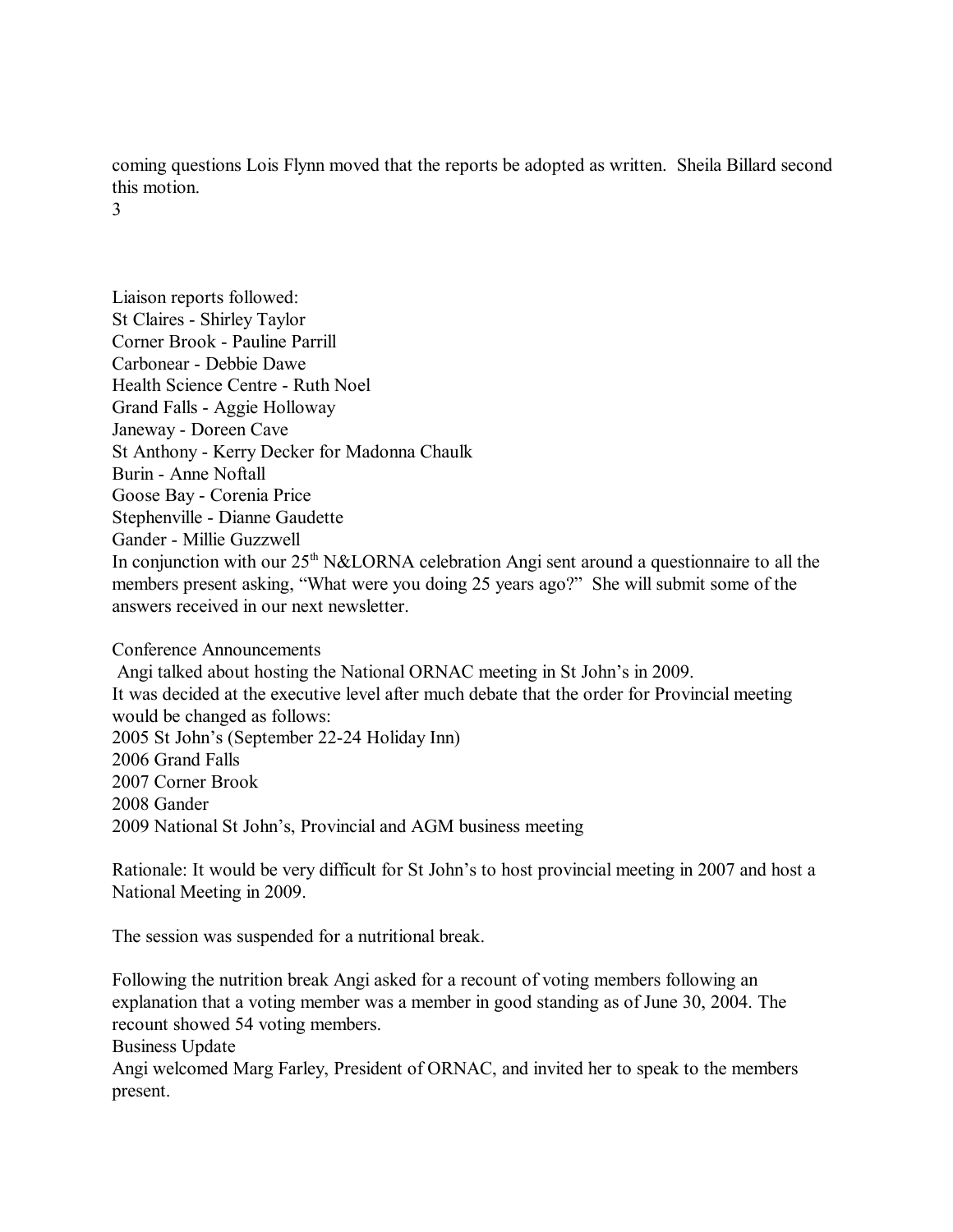Marg brought greetings on behalf of the ORNAC executive. She reminded members that the National is in Montreal May 1-6, 2005 and encouraged all to attend . She let members know that a registration form for the national could be retrieved form ORNAC's web site but due to a cost issue you cannot register online. She also reminded members of the November 15, 2004 deadline for poster or presentation submissions. 4

Marg talked about Saskatchewan O.R. nurses association being like Newfoundland and Labrador's in that it was a geographically large area with a small membership. She said she did the newsletter for her province in her own home. She placed it on the web and sent one hard copy to the hospitals with  $O.R.'s$ 

She thanked N&LORNA for the invitation and opportunity to come to our  $25<sup>th</sup>$  Conference of N&LORNA.

Angi then presented Marg with a certificate of appreciation .

Angi congratulated members who have obtained their perioperative certification or re-certification for 2004. She stated due to confidentiality issues CNA will no longer release the names of persons obtaining their perioperative certification or re-certification.

Angi reminded members that the deadline to register for the perioperative certification exam 2005 is November 5, 2004. The exam will be written April 2, 2005. The deadline for CPN (C) recertification is December 3, 2004.

Future conferences are as follows: National: Montreal, Quebec; May 1-6, 2005 Provincial: St. John's, NL; September22-24, 2005 Atlantic: Halifax, N.S. 2006

Application deadline for the National draw from N&LORNA as per the Rules and Regulations Binder is February 15, 2005.

The draw will be held on March 1 2005. Fully completed application forms, which are signed, can be submitted to the N&LORNA president . If forms are not fully completed they will not be accepted.

ORNAC awards: Visit the new and improved ORNAC website www.ornac.ca for a complete list with all the information needed.

AWARD DEADLINE: Isabella Adams Award March 2005{biannual} National Conference J&J/ORNAC Bursary January 2005 Cardinal Health Research Grant March 2005 Drake Thompson Editorial Award June 2005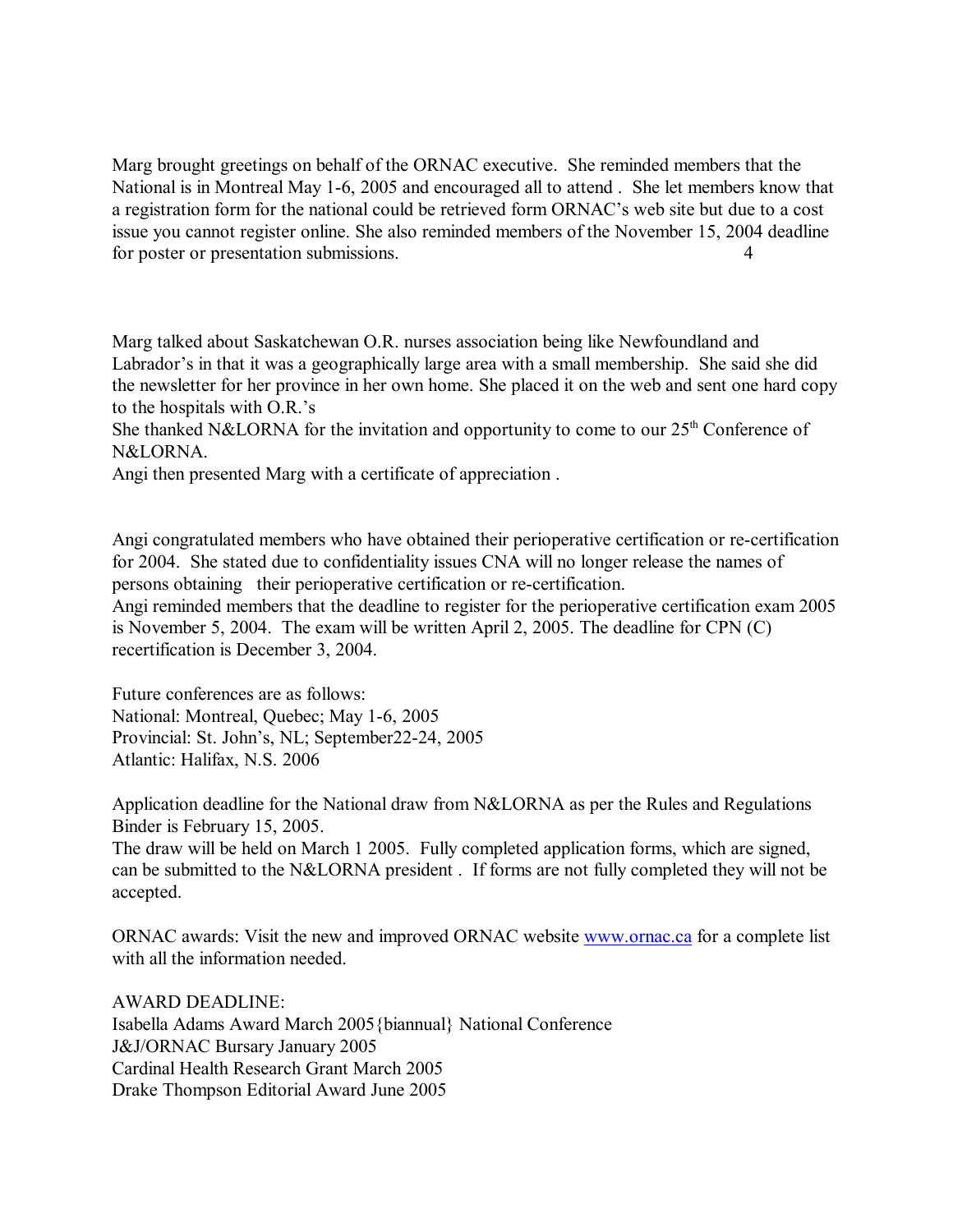Also note N&LORNA also offers bursaries/ scholarships towards continuing education of its members. Deadline for applications June 30, 2005.

There was no application requested for funding for last year. 5

Certificate of appreciation were given to: 1) Exhibitors 2) Marg Farley 3) Donna Ria

POST BASIC: There is new information in A.G.M booklet. You can retrieve the information on line or call Corenia.

CORNJ: Is included with each members registration with N&LORNA.

WEBSITE: Provincial website will be updated shortly. You can be linked to via www.ornac.ca

CORAL & RNFA: Are both affiliated members with ORNAC. The RNFA association was granted this status in 2004, congratulations. Both can be accessed via the website www.ornac.ca.

NEWSLETTER: proposal posted in the conference binder re reduction in number of times it is printed. Please read the proposal as you will be voting on it during this meeting.

OR NURSES DAY/WEEK: November 14 -20 2004

ORNAC President Marg Farley has posted a proclamation on the web and it would be nice to post in each and every O.R.

Proposals Angi read the proposal as written in the agenda.

Proposal 1

Motion:

l

Whereas, The Provincial N&LORNA Newsletter is publishes every three months and whereas, the March and June issues have gotten increasingly smaller, BE IT RESOLVED that the Provincial Newsletter be published three times a year, December, May and September.

Rationale: It cost a considerable amount of money to get the newsletter published and distributed every three months. The response from the members the spring and summer months is low, resulting in minimal content for the March and June Issues. Therefore, by combining the March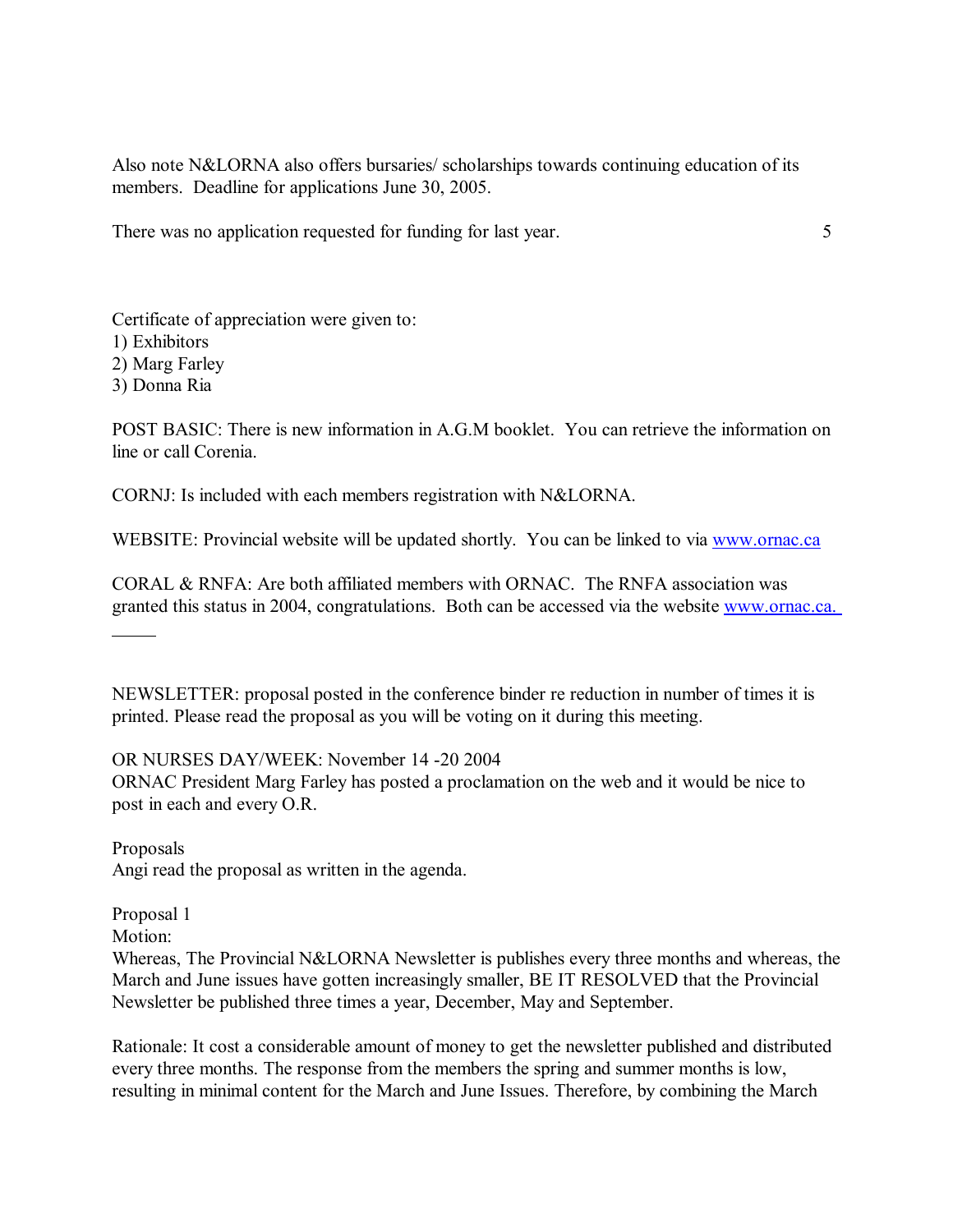and June issue will save money and still keep in touch with members. First and seconded by N&LORNA Provincial Executive.

Angi called for discussion. There was no discussion. A vote was put to the floor and carried unanimously.

6

Angi read Proposal Number 2

PROPOSAL 2 Motion Where 'Gloria" is N&LORNA's theme song. N&LORNA's Rules and Regulations Conference Hosting Guidelines, Social Committee #3.7. Be it resolved that it be removed as an official theme song. Rationale Most professional organizations do not have theme songs. 1st Mover: Angi Patten 2<sup>nd</sup> Mover: Lois Flynn

Angi called for discussion. There was no discussion. A vote was put to the floor. 30 in favor 17 against 7 abstained Motion carried

Angi read Proposal number 3

### PROPOSAL 3

Motion:

Where as the 2009 National ORNAC meeting will be held in St. John's, Be it resolved that our Provincial meeting be combined with it.

Rationale: Most provincial members will want to attend the National in their province and will not be able to go to Provincial later in the year. It is fiscally responsible, it is an election year. 1st Mover: Janice Roche

2<sup>nd</sup> Mover: Ena Decker

It was discussed and amended. Then read the amended proposal.

Amendment: Whereas the 2009 National ORNAC Meeting will be held in St. John's, be it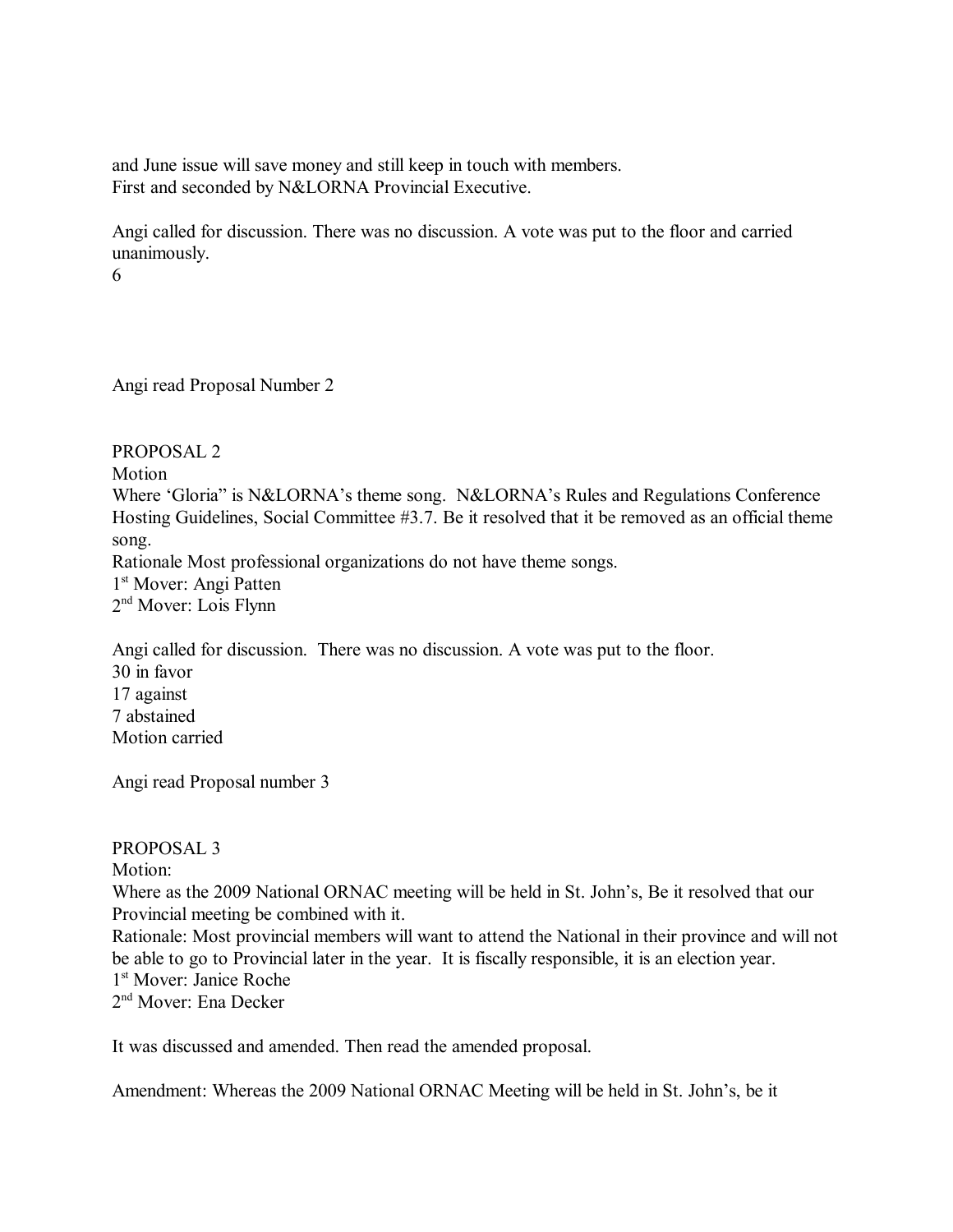resolved that our Provincial AGM be held during the national. 1<sup>st</sup> Mover: Regina Young 2<sup>nd</sup>. Mover: Angi Patten Discussion: There is usually free time allotted National Meeting. N&LORNA should be able to set up a 2-3 hour AGM during this free time. It is an election year and a new executive will need to be voted on.

A vote was put to the floor and carried unanimously.  $7 \overline{2}$ 

There were no other Proposals put forth. Angi thanked scrutineers, Wanda Penney, Evelyn Clancy and Marg Farley.

Angi asked if there was any further discussion. Millie Guzzwall asked about the scheduling of Provincial Conferences and questioned, if the bulk of N&LORNA members were in St. Johnís why the Provincial Conference wasn't held there more frequently. Laura Ellsworth answered the question: the bulk of nurses are no longer in St. John's and it is an executive decision years ago to distribute the conferences around the island and Labrador, as the local chapters could then share in the positive finances Provincial Conferences bring to local chapters.

Lynn Anderson stated that it is more expensive to host a meeting in St. John's.

Regina Young stated it is very hard to book large meetings in St. John's.

Millie also talked about collecting gifts for prizes during conferences and the difficulty in gathering these things from the community especially if the conferences are close together. She felt it shouldn't be required: Angi and Laura told her to refer to the rules and regulations in N&LORNA binder and follow the guidelines under hosting a Provincial Conference and the Chapter could then refer back to the executive with any concerns, difficulties or guidance. Sheila Billard requested that booklets, AGM reports and minutes be given to members on registration as it gave the membership time to read the reports.

With no further discussion, questions or comments Angi asked the AGM be closed  $\omega$  1100 hrs. !st mover: Anne Noftall

2nd mover: Lynn Anderson

Respectfully Submitted

Secretary - treasurer

Trudy Bradbury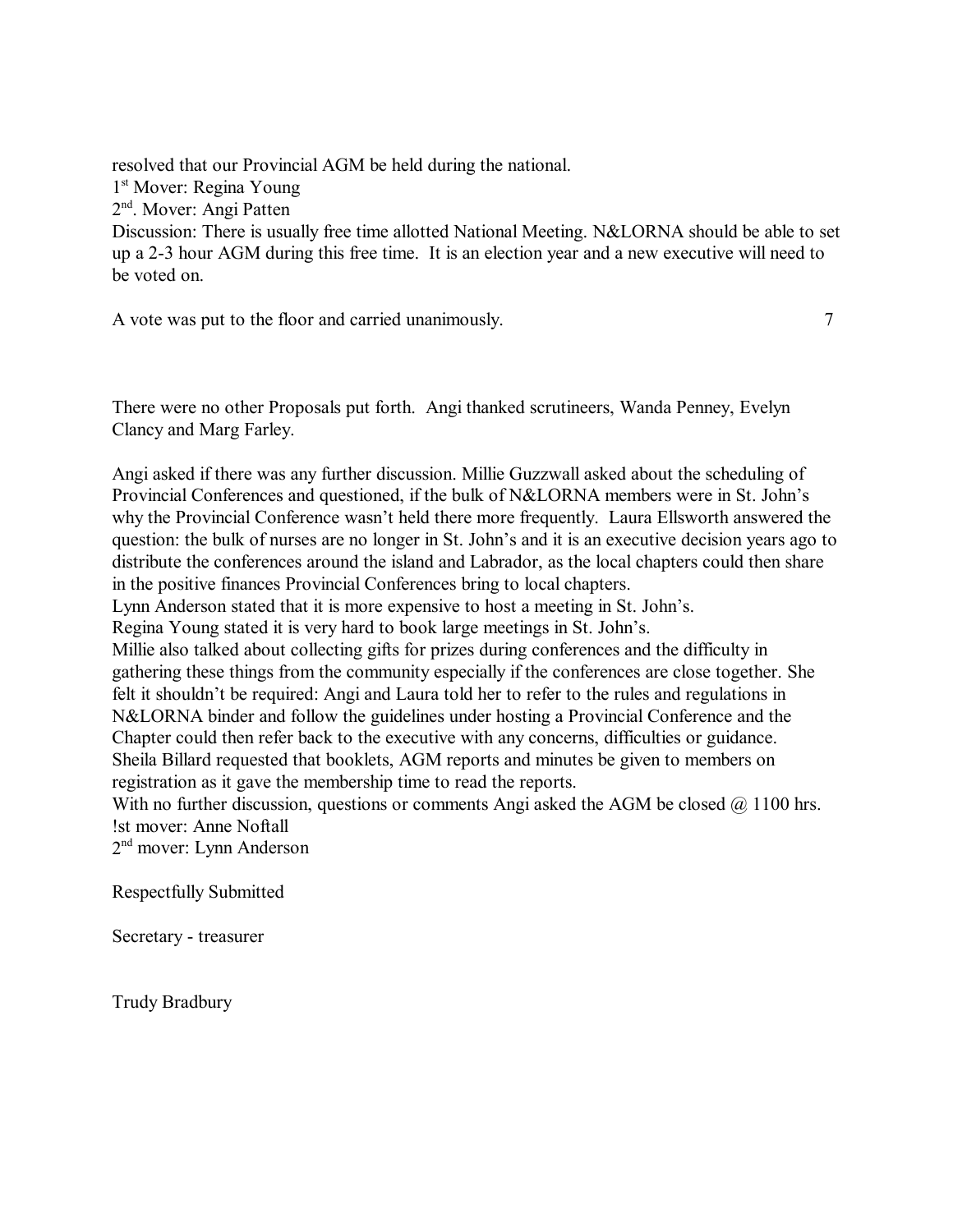8

### **ORNAC ANNOUNCES The 2005 CARDINAL HEALTH RESEARCH GRANT VALUE: up to \$5000**

### **WHO**

Available to researchers who meet the criteria as outlined in the Cardinal Health Research Grant Guidelines for Applicants ( see **HOW )**.

### **WHAT**

An Annual grant of up to \$5000 sponsored by Cardinal Health and administered by the ORNAC Research Committee.

### **WHY**

To promote perioperative nursing research activities and to encourage the integration of research findings into perioperative nursing practice, in order to improve Perioperative patient care.

### **WHEN**

Letters of Intent are required by November 15, 2004. Application deadline is March 15, 2005. Grant recipients will be selected at the May 2005 ORNAC Board meeting.

### **HOW**

GUIDELINES FOR Applicants and Application Forms are available from Karen Frenette, Chair of ORNAC Research Committee, at kfrenett@health.nb.ca or through ORNAC Website: www.ornac.ca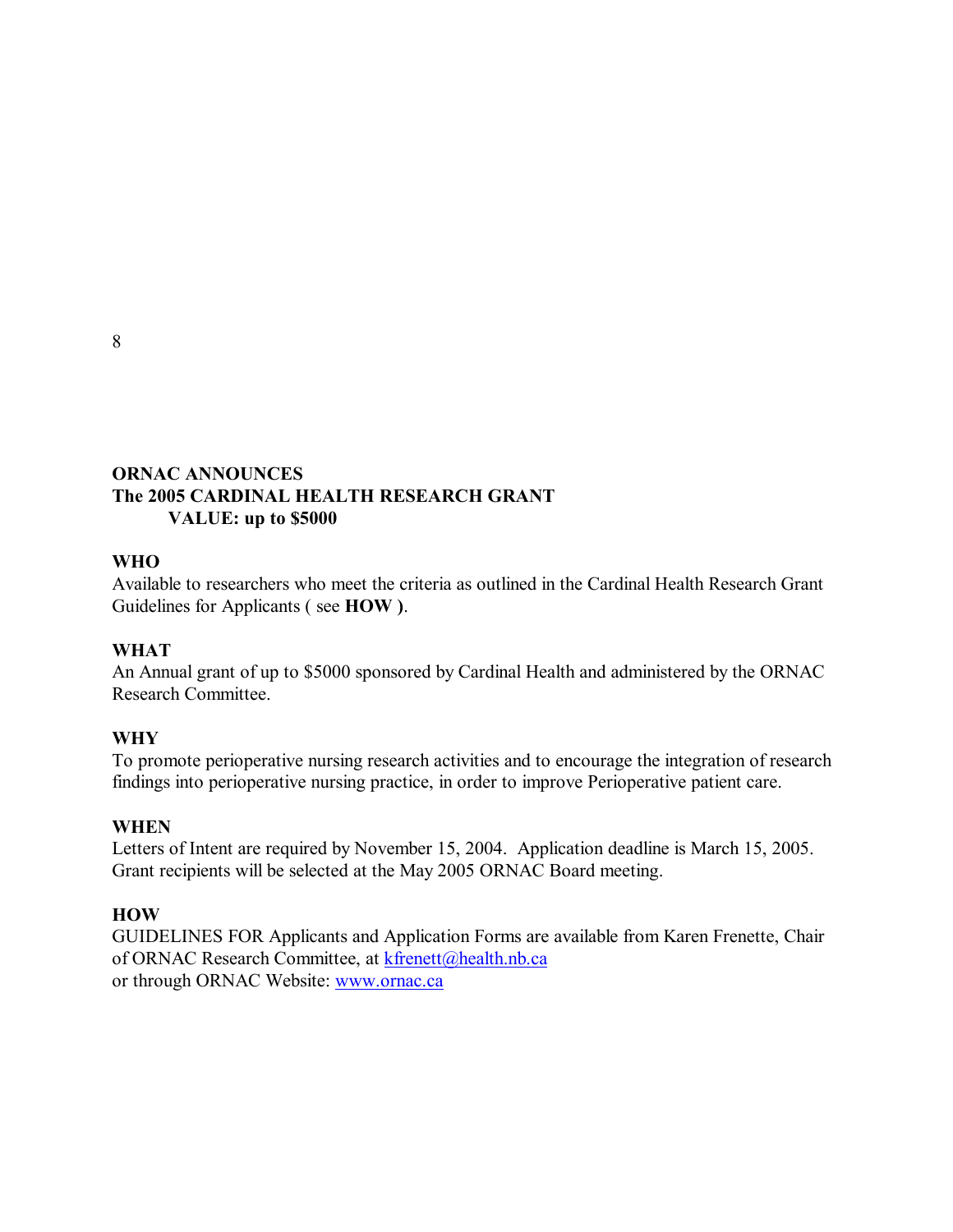19 ieme conference Nationale AIISOC th National Conference ORNAC

## **CALL FOR ABSTRACTS AND POSTERS**

#### **Operating Room Nurses Association of Canada** 19<sup>th</sup> National Conference, Montreal, QC May 1 - 6, 2005

Share your accomplishments in the fields of perioperative clinical practice, education, professional development, research and administration!

The 2005 Conference Program Committee invites you to submit an abstract for presentation or poster at our 19<sup>th</sup> ORNAC National Conference.

### **ìTodayís Projects, Tomorrowís Progressî**

A submission will be considered for presentation in one of the following forums:

**Paper:** A 15 minute presentation by the author plus 5 minutes for questions.

**Poster:** A visual display. Posters will be displayed Monday, Tuesday and Wednesday

#### **Submission Deadline:**

Submission deadline is November 15, 2004.

After the closing date for submission, you will be notified of acceptance or rejection. Accepted abstracts will be listed in the ORNAC Journal.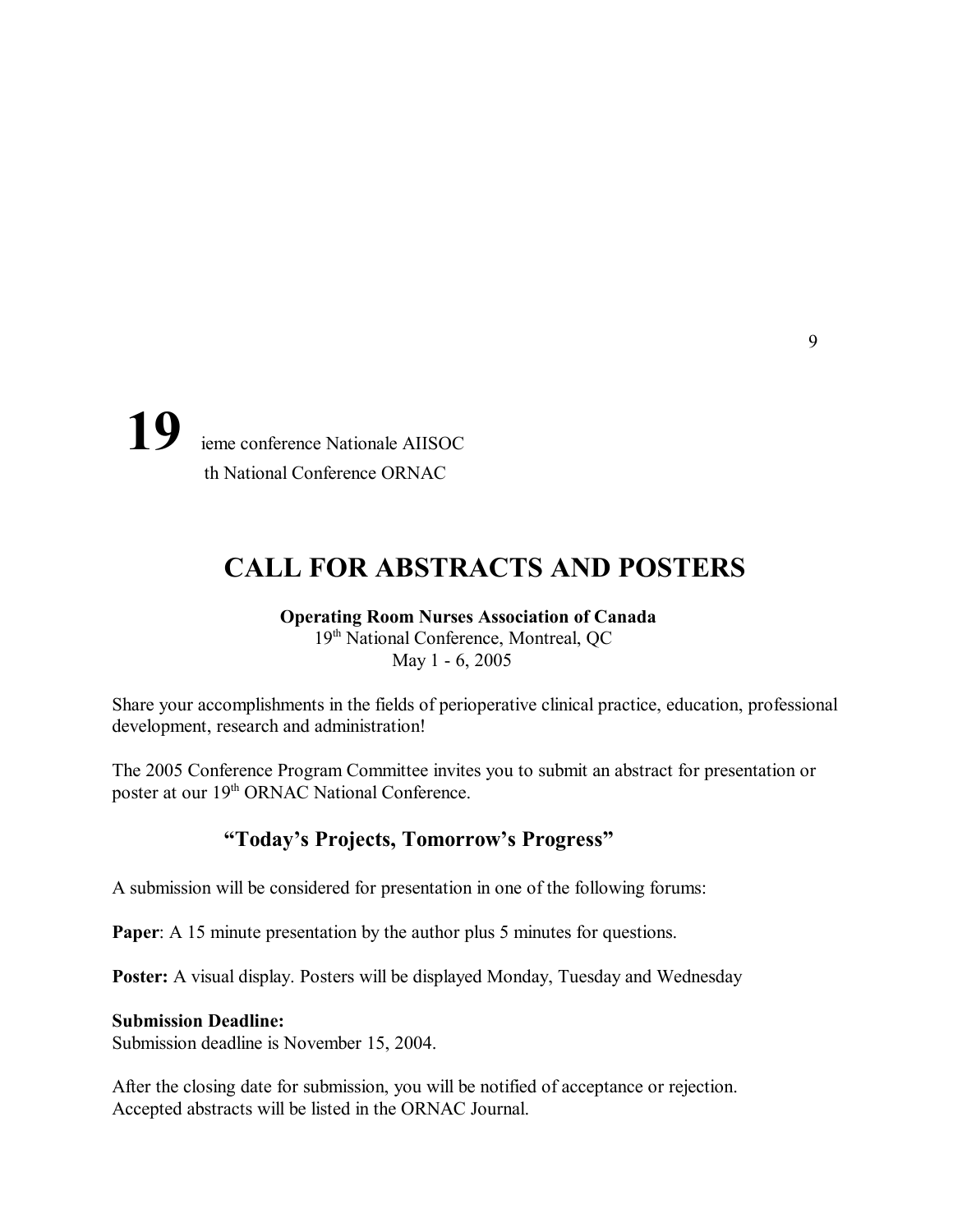### **Abstracts Submission Guidelines**

Abstract submissions should have a maximum of 150 words on a single-spaced page, typed with a minimum of 12 characters per inch. Abstract heading should include title, author's name, institution name , city and province. Pleas indicate your specific field of focus.

10

Please send three (3) copies of the abstract by November 15, 2004 to:

Louise Bilodeau Chair, Program Committee, 8280 Oregon Brossard J4Y 2J7 Fax: (514) 345 - 4829 Bilolou@sympatico.ca

### **Criteria for Poster Presentation**

### **Your submission for a poster presentation has to be send before November 15th ,2004**.

Selection Criteria:

Selection for presentation will be made in accordance to relevance of topic, and implications for perioperative nursing.

Please send three (3) copies of the submission by November  $15<sup>th</sup>$ , 2004 to:

Louise Bilodeau Chair, Program Committee, 8280 Oregon Brossard J4Y 2J7 Fax: (514) 345 - 4829 Bilolou@sympatico.ca

### **Poster:**

Each display must be titled. Lettering must be quality form. Poster text should be readable from a 4 - 6 foot distance. The presenter's name $(s)$ , credentials, and facility must be listed. Charts, graphs, drawings or photographs must be of quality form. Poster board size will be 26 inches X 88 inches (TBA)

### **Presenter's Responsibilities:**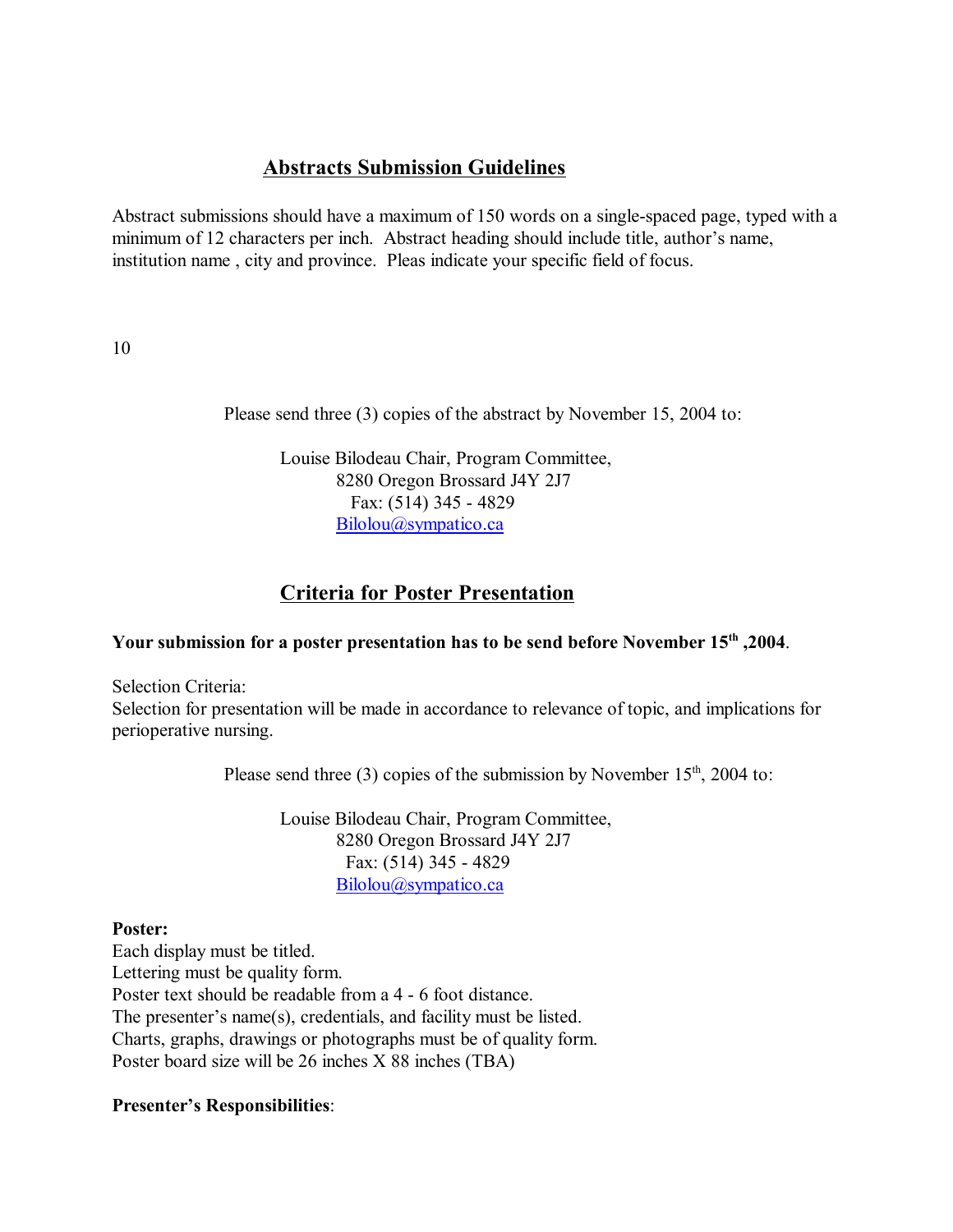Each presenter is responsible for the development, transportation, setup and removal of their poster display from the exhibit area.

Poster displays must be displayed on assigned boards in the Poster Exhibit area before Monday May 2<sup>nd</sup> 2005 at 10:00 am. Self - adhesive Velcro fastenings will be available in the Exhibit area.

Posters must remain displayed until Wednesday May 4<sup>th</sup> 2005 at 3:00 pm.

11

If you are not attending the conference, have a delegate assigned to transport the display, as well as setup and remove it from the Exhibit area for **Wednesday May 4th 2005 at 5:00 pm.**

### **Poster Award:**

A "People's Choice Award" prize will be presented to one poster presentation developer during the closing ceremonies on May  $6<sup>th</sup>$ . The audience will each be provided with one ballot and be asked to vote for their favorite poster, while considering the following criteria:

Overall appearance:

- attracts and holds the viewers attention
- appropriate use of color and space
- appealing arrangement of text and graphics
- text is readable from 3 to 7 feet

### Content:

- relevance of topic
- logically organized, clear, easily understood
- free of errors
- effectiveness of sending the message

Louise Bilodeau

Chair Program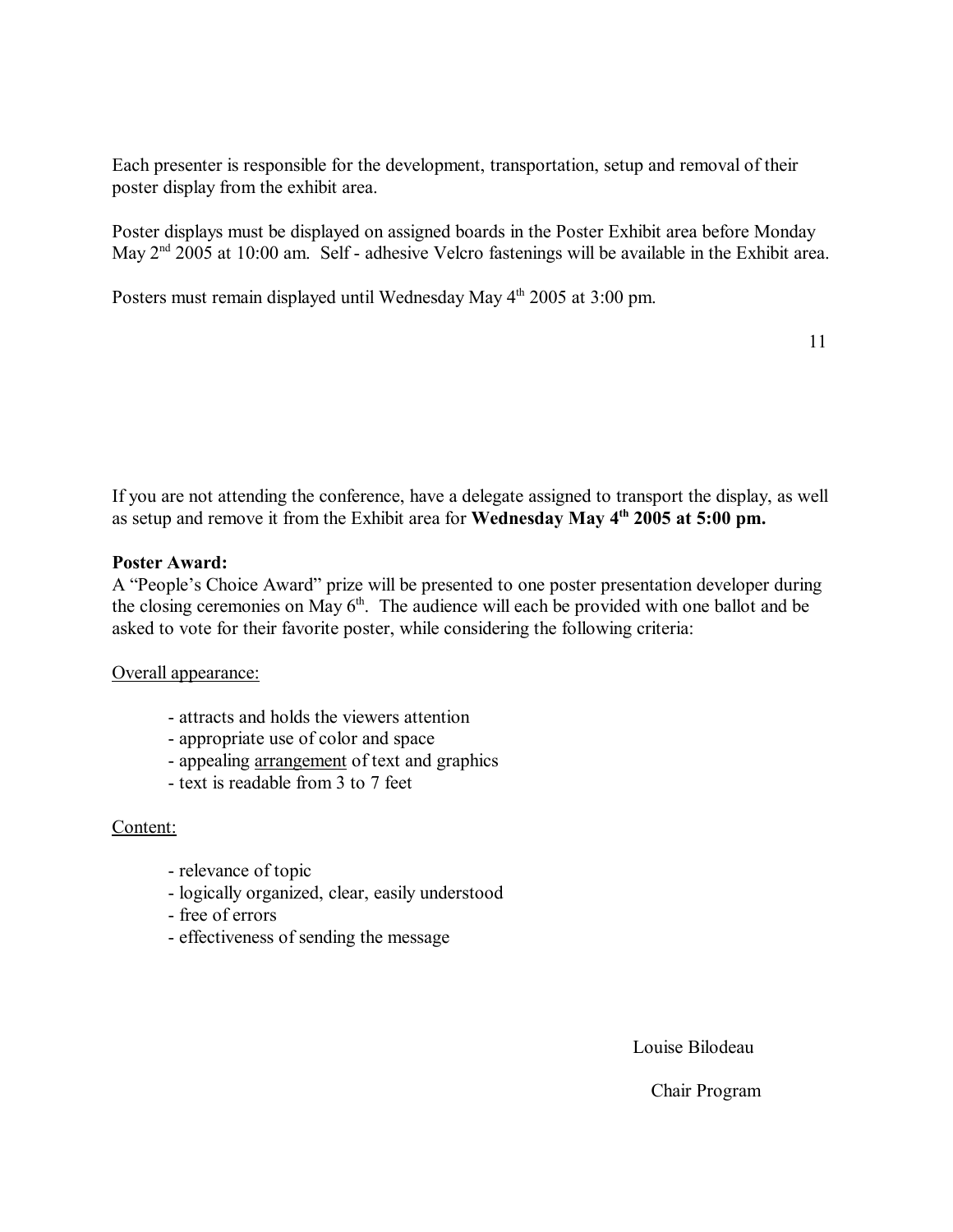Committee

12

First and foremost, I wish to thank N&LORNA for funding me to go to the Atlantic Conference in Moncton, October 3 - 6, 2004.

The Conference was very informative and enjoyable. We learned about Prostate Brachytherapy, Acute Viral Hepatitis, CJD< Women and Heart Disease, Surgical Techniques in people with Morbid Obesity, Lung Cancer, past and present. Also there were two wonderful motivational speakers, Cathy Fenwick and Brent Finnamore.

I brought back many new ideas. I will be doing a presentation at our local branch at our December meeting. Once again thank you for this opportunity.

Janice Roche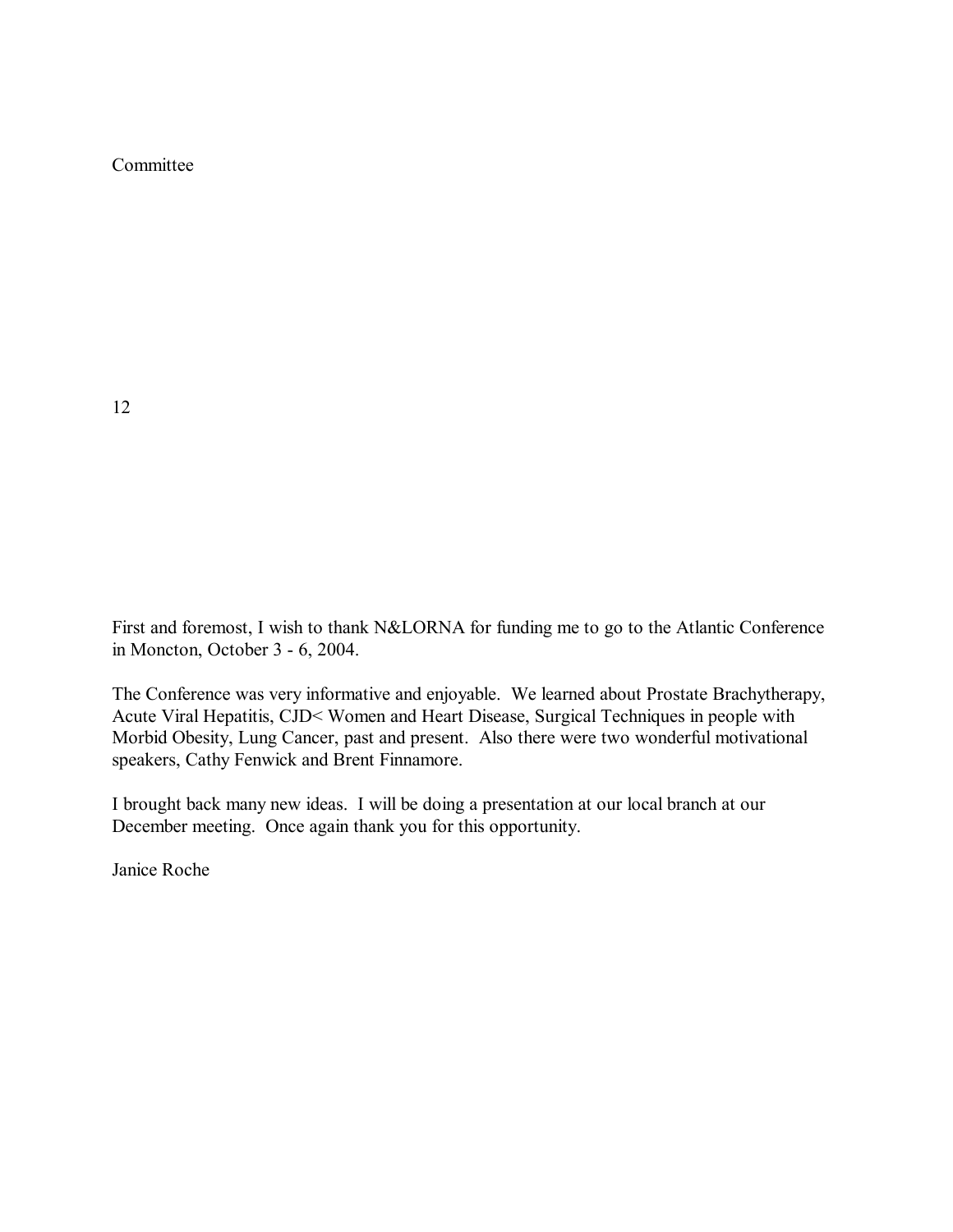### **N&LORNA Western Memorial Regional Hospital Annual Report October 30th, 2004**

Ten nurses were fortunate to be able to attend the  $25<sup>th</sup>$  Anniversary of the Annual Provincial Conference of the N&LORNA.

Our Operating Room Suite remains busy with 4 rooms running most days. Total number of cases for April  $1<sup>st</sup>$  - March 31<sup>st</sup> 2004 was 5257, with 2665 undertaken as Day Surgical cases. The fund raising efforts of the Western Memorial Regional Foundation this year are going towards replacing the OR lighting systems and the OR tables.

**New equipment:** Trivex System (endoscopic vein surgery) being used by Dr MacKenzie and Dr. Van Niekirk. Novasure Thermal Ablation System being used by all three of our Gynecological Surgeons.

**New arrivals:** Lisa and Din Dicesare had a beautiful baby girl, Angelina Nicole, born last December. New arrival to come - Trudy Lacour is expecting her second child.

#### **Retirements:**

We were sad to see Utley Elford retire. Utley worked in housekeeping for many years. In July, Mena Keats, an experienced O.R.T. retired. They will both be greatly missed.

**New Staff:** Dean Noseworthy completed his O.R.T. course and has commenced casual with the O.R. He's' also engaged to be married.

**Physician changes:** Dr. Dave Maharajh left in August. He moved to Brandon, Manitoba. Western Health Care Corporation is actively seeking a replacement Urologist Dr. John Pariag, Surgical assistant, left to pursue further studies in Ontario. We have a locum Anesthetist, Dr. John Leyden, from Australia. Dr Sala Eldohiri, Anesthetist, commenced work earlier this month.

Janice Roche was lucky to be picked as the West Coast representative to attend the Atlantic O.R. Conference held in Moncton. Janice reported the Education component was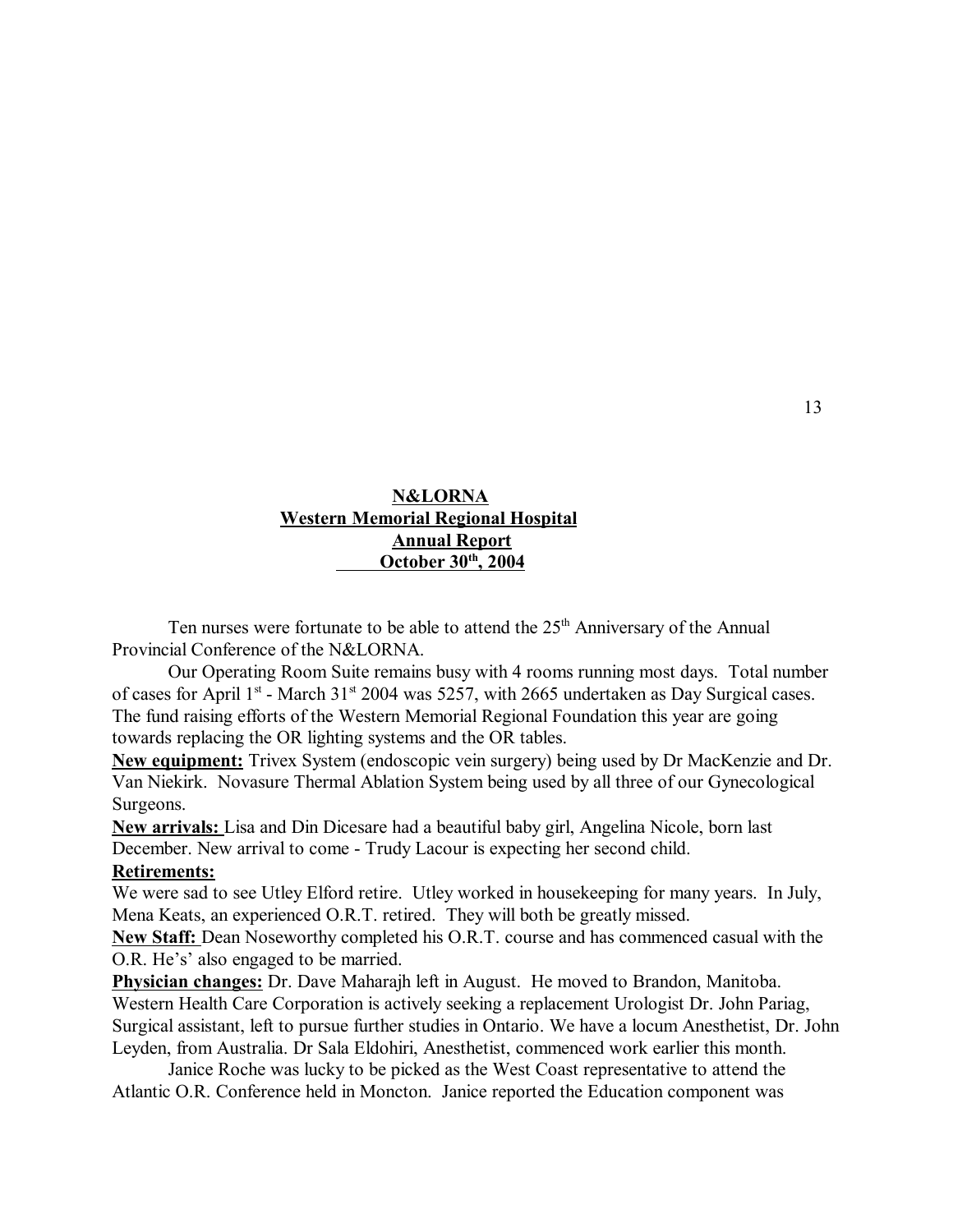excellent. Janice will be presenting highlights from the Conference at our next local N&LORNA Chapter meeting in December.

Thank you to the Gander Conference Planning Committee for making the  $25<sup>th</sup>$  Anniversary N&LORNA Conference a success.

Respectfully submitted Pauline Parrill, RN, CPN(C) Liaison Western Memorial Regional Hospital Corner Brook Chapter N&LORNA

14

Hello from Goose Bay

Congratulations to Gander on a superb job!! The food was fantastic the entertainment fabulous and the educational sessions gave us excellent information to share with our coworkers.

Last year I commented on the importance of the OR conferences not only for educational and social sessions but for the opportunity to build relationships with our counterparts throughout the province, in addition providing us with a comfort level to call each other as the need arises. An example of this was last year. We had an eleven year old boy who had been sniffing gas, after lighting a match he caught fire to himself and ended up with third degree burns to his groins and both legs. Using the Humby knife we took skin from the back to graft the burned sights. The legs were healing well but we were having difficulty with the groin area. During a conversation with Rick Webber he suggested I get in touch with Margo Walsh to see if we could borrow their electrical dermatome. Margo had the dermatome up to us within a week. The electrical dermatome worked wonders, the graft took nicely, surgical time was cut less than half and the pain and discomfort was minimal i comparison to his previous grafting. The comparison of the Humby knife and electrical dermatome were like night and day. The surgeon thought he died and went to heaven, with the OR nurse following close behind. To a hospital isolated in Labrador this was major plus in our day. Thanks for the support from our peers across the province.

Connie Lamswood was kind enough to send her laparoscopy L-hook while we had a couple out for repair and a new one on order. Trying to be very efficient and ensure things got sent back in a timely manner, I quickly packaged up Corner Brook's hook when our new one arrived. Much to my surprise Connie thanked me at the OR conference for replacing their L-Hook with a brand new one. In the meantime Dr. Pradhan was quite happy with Corner Brook's hook. All in all everyone seemed happy so I figure it was a fairly even swap.

The population has increased with 2 new babies. It is great to have Tracey back to work we are now working with our full compliment of staff again.. Yes!! It certainly makes life easier and the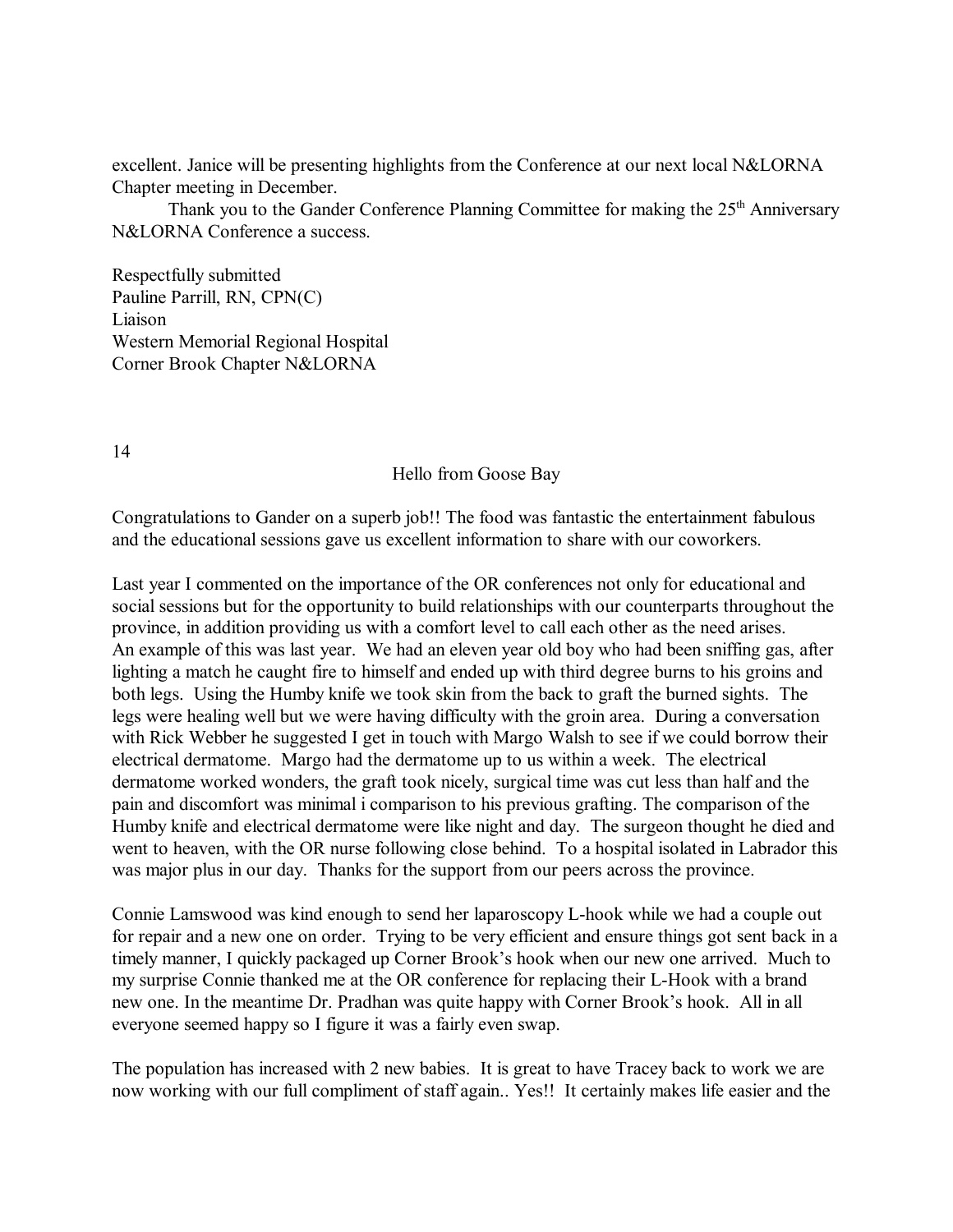call schedule more attractive. Brenda is due back to work in March, she still visits on the odd occasion and enjoys the kitchen's fries/dressing and gravy.

We have completed - 250 major surgeries and 900 minor procedures over the past year. At present we are running th OR, PORR, day surgery, special procedures/endoscopy unit and CSR with 5 RN's and one ORT.

Have a great Christmas and a safe an happy New Year.

Corenia Price (liaison)

15

St. Claire's Liaison Report 2003 - 2004

Hello fellow O.R. nurses. Another year has gone by so quickly. We are very busy at St. Claire's O.R. Evening and weekend work seems to be on the increase. We now total 35 surgeons, 8 dentists, and 11 anesthesiologists to share around our seven O.R.s. Dr. Bolis recently joined the anesthesia group and Dr. Savory has joined the head and neck group. One of our Nurse 11's, Kathy Fowler has left us to head up the 3 year wait list project.

Laura Ellsworth filled her position as nurse 11 in Ortho and Joanne Picco has taken on Laura's position as nurse 11 in Ortho and ENT.

We have preceptored 3 LPNs for the ORT course from the Center of Nursing Studies and are expecting two more LPN students later this year. Laura Ellsworth attended a Spinal Workshop in Memphis. Three PARR nurses attended the 1<sup>st</sup> PARR Nurses National Conference in Toronto. There is now a National Organization of PARR (NAOAN) for Canada. Several staff attended Vascular and Ortho workshops this year. Two of our ORT's attended the LPN conference in Gander.

Some new initiatives this year have been:

- Surgical site verification policy, which was piloted at St. Clare's July. This policy ensures that we are performing the correct procedure, the correct side and the correct patient. The team calls a "time out" prior to incision time. All patients undergoing procedures are requires to have a left or right initialed on the surgical site by the Resident or the Surgeon performing the procedure.

- On October 18 the PACS system was started at St. Clare's with each OR having access to the system. No more lost x-rays. Lets hope the computers don't crash.

- Completion of all nurses, anesthesiologists and surgeons for "fit testing" for 95 mask for patients with SARS or T.B.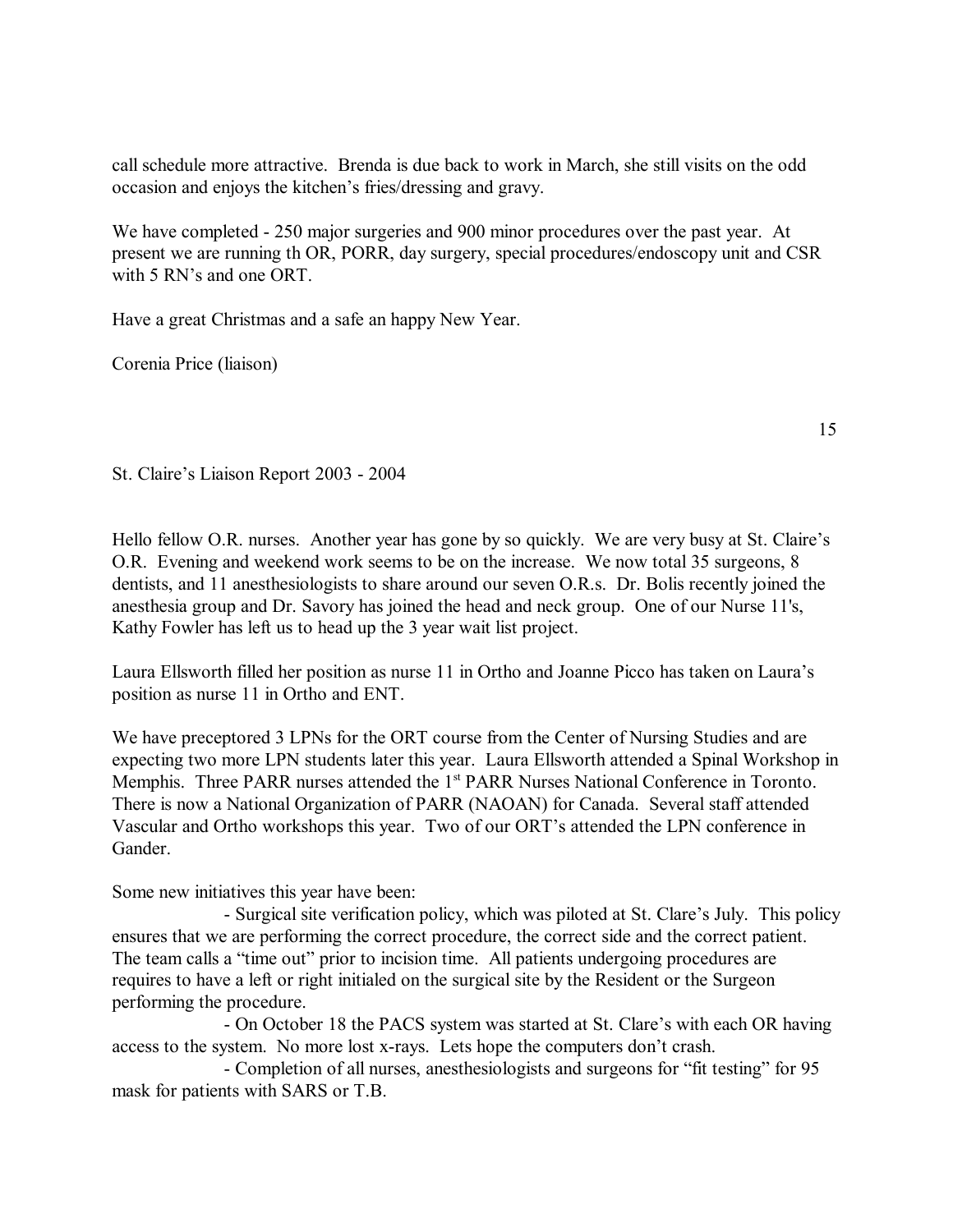- The Deio project for electronic documentation for anaesthesiologist, PARR, and PAC is ongoing.

- Accreditation for the HCCSJ took place the week of Oct 18-22. Perioperative and surgery programs were accredited together. Initial results were positive.

- Continuous Peripheral Nerve Blocks protocol has been completed and patients who need indwelling catheters into joints for pain control are now able to avail of that modality.

-In Nov Dr. Stone will be performing our first total ankle procedure. A visiting surgeon will assist him.

In-services continue on a weekly basis with topics such as Diabetes update, Oncology update, standardization of setups and in-servicing of various new equipment and instruments. Fundraising is ongoing and we are always trying to think of creative ways to do this. We recently had a softball game between HSC and SCM OR staff. Some surgeons and anesthesiologists also attended. We had a great turn out and a great time, but we discovered that we "suck" at  $16$ softball to quote one of our team members.

We would like to thank Gander for a wonderful conference. It is always great to get together with colleagues and friends in a setting conducive to learning and play.

Respectfully

Shirley Taylor Liaison, St Clare's N&LORNA Branch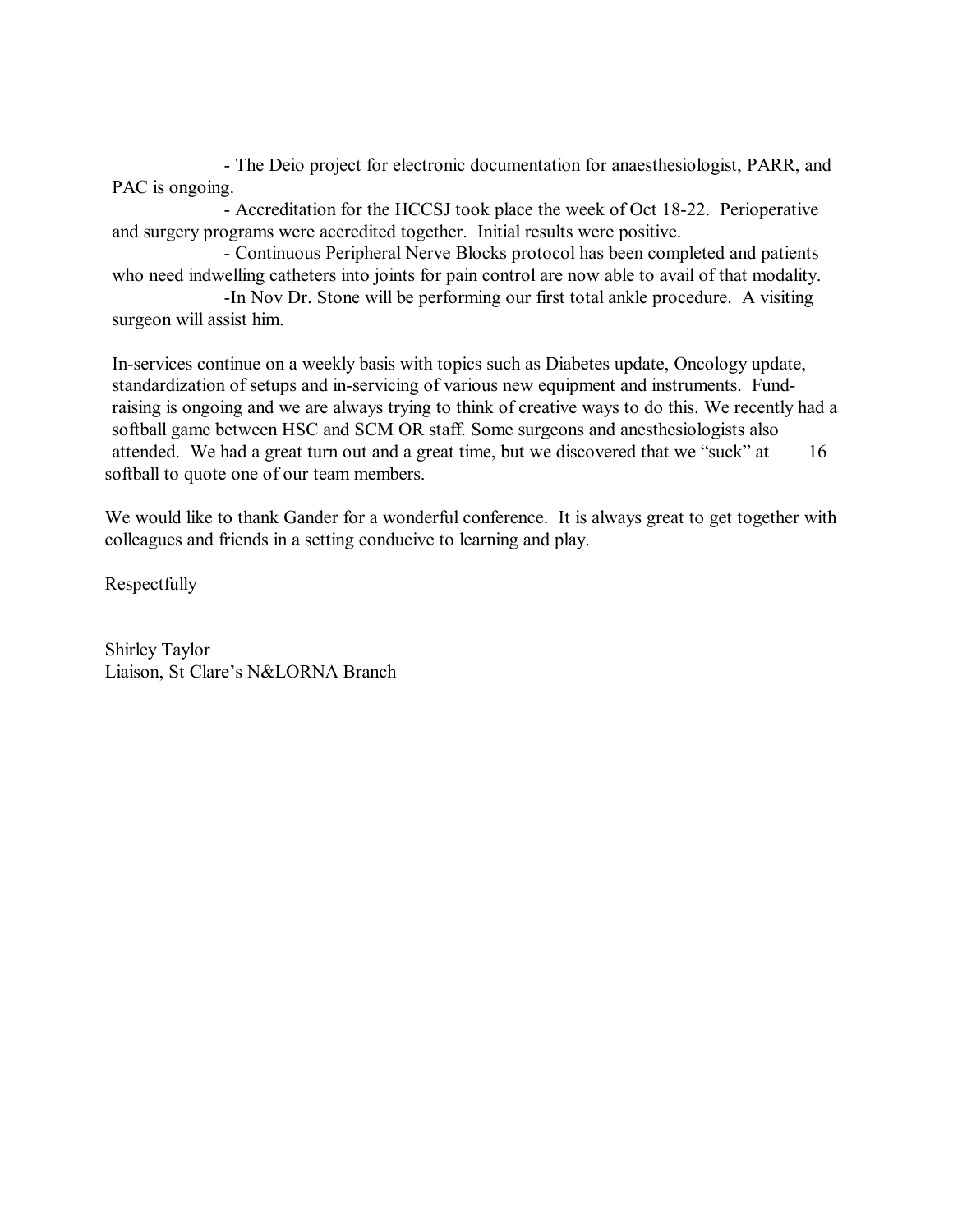Hi, my name is Dianne Gaudet (as if you don't already know) and I am happy to bring greetings from Sir Thomas Roddick Hospital in Stephenville.

We were lucky enough this year to be able to send four nurses - Jackie Simms, Loretta Stokes, Betty Bishop and myself. Our doctors agrees to have reduced list for two days with case/recovery which we have termed "Catch and Release" or "load and Go".

Our biggest news of course is the move to our beautiful brand new facility, which was one year ago - Nov  $7<sup>th</sup>$ , to be exact. Although it is very exciting, it was not without a whole lot of stress. We're sure that any of you who have it in the past can appreciate what we went through.

Things were quite hectic for the first couple of months, especially as we did not have a nurse manager who worked within the OR area. Thank God in January we were finally given a PCC of our very own.

This is a temporary position for one year until January 2005, then I guess we will go back to mass confusion.

We feel that we have settled in quite well and we are enjoying our new facility. Our only problem (besides our temperamental heating system) is that we don't seem to see other nurses and hospital personal as often as we used to which is a bit of a drag.

Last January, Tracey Madore also found us as a nursing student for 17 weeks but we were able to keep her for summer relief and so far she is still with us.

Lori Lovelle started her deferred salary leave in August. She will be gone for one full year - Lucky Dog!

Melvina Coles, who was our relief from the float pool' is now doing Lori's relief.

Recently we have had two new nurses join us. Kara Young, full-time and Penny Young, half-time. (Not Related)

While it is always nice to have new people, unfortunately in the process we have lost Colleen Green to triage and MARY Costello to a day position in the float pool with chemotherapy as her main job.

At present, we offer General Surgery - OB/GUN, Opthamology, Minor Day Procedures, Endoscopy, Pain Clinic, PAC, and Dental Services. We have two surgeons, two OB/GYN, two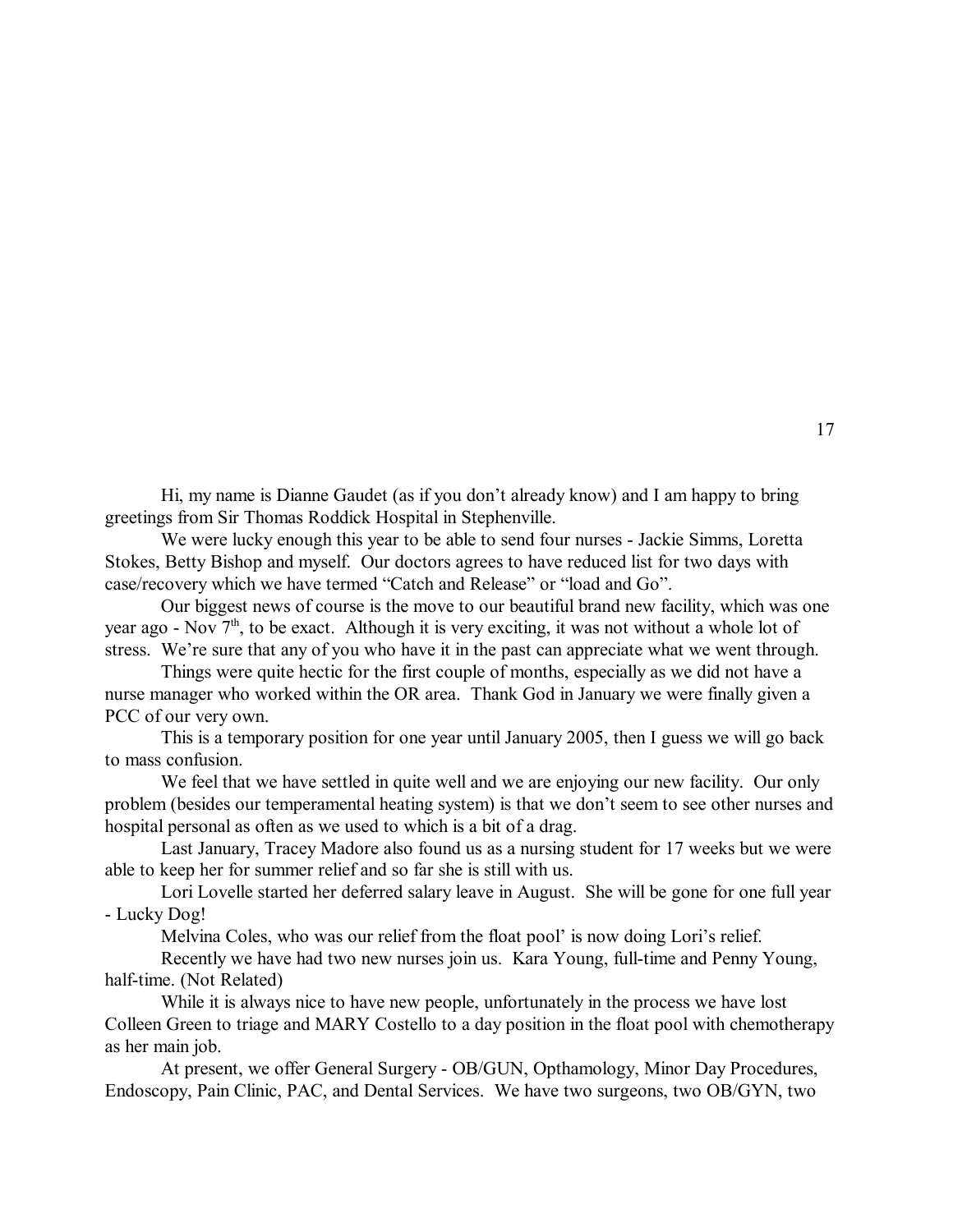Anesthetists, one Opthamologist, and one dental surgeon.

As for our future, who knows. With the board integration and the Hay Report hanging over our heads. Anything can happen.

But for right now we are happy to be here in Gander to celebrate the  $25<sup>th</sup>$  anniversary of N&LORNA conferences.

Hopefully next year this time we will all still be OR nurses and still providing our community and surrounding areas with the same services we are offering right now.

In closing, we would like to thank the OR nurse from James Paton Memorial Hospital for a wonderful weekend.

#### Liaison Report - HSC

The Health Science, located on Phillip Drive - St. John's, is busy throughout. It would probably be interesting if you could capture it for a split second, the number of people who are there at one time. Many services; clinics, output. Dept., family practice, therefore th OR. Is very busy and the largest in our Province.

We have a staff of 53 nurses, 40 full time, 10 part time and 3 presently on maternity leave. Anesthesiologist - 14, support staff - approx.13, Perfusion staff - 5.

Total number of cases last year - 9060 Sept 30 - Oct 1 -04. Elective 7281, emergencies 1788

Number/Service OPTHAMOLOGY (general & local) -2024. New OPTHAMOLOGIST on staff - Dr. Todd Mceachrein GUN - 2268 - New Gyn - Dr. Strand & Dr. Healey G.S. - 1165 Urology 967 - New laser used strictly for stones CV - 748 Plastics - 593 Neuro - 481 - presently trialing neuro-navigation system 4 neurosurgeons

Continuing with our in services on Tuesday morning. Opportunity to review equipment and orientate to new instruments. Risk management review of charting; pt. issues, along with ongoing CPR, disaster in service, whimis, to name a few.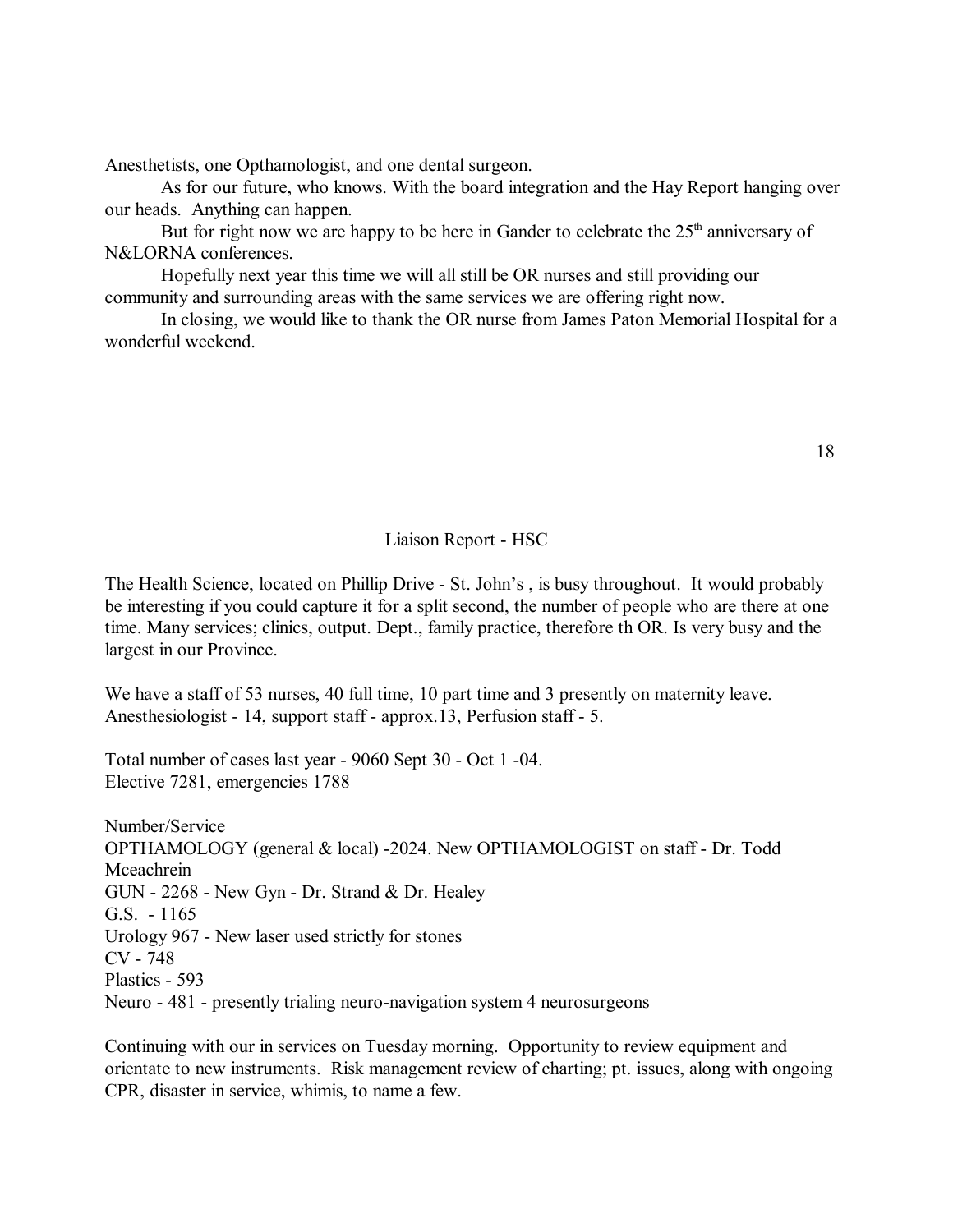We have regular monthly meetings, which ended with a BBQ at Dorothy's house, this year in June.

There was a softball game at the Forest Road Site, with SCMH & HSC and the HSC won the series of 3 games. It was well attended. Early October we went camping at La Manche Park. We had a boil up on Sunday with the turkey, who was cooked by Heather Snow, showing up at 12.

Thanks to Bernice Pitcher for helping with this report, compiling information of stats. Ruth Noel - HSC

Hello from Gander

I would like to thank everyone for attending our twenty-fifth anniversary conference. I hope all of you have enjoyed the educational sessions, exhibits, and of course the social events.

The past year has been very busy, evening shifts in Particular thus we are now going to start a twelve to eight shift. This will be shared by existing staff on a rotating basis, so we can have three people working from 3;30 - 8-00 PM to finish up late lists and add ons. Hopefully this will relieve a lot of frustration, but time will tell. We still have a weekend shift.

Two staff members Jennifer Mugford, Jill Greenham have returned to OBS. Donna Wellon will be soon joining them as well . Sorry to see them go .

Since the last conference we have two ORT positions. Debbie Byrne and Sue Mouland have filled these positions. Welcome aboard girls.

During the past year we have had a number of anesthesiasts come and go, however we have been able to get locums when needed. Dr. Sanchetti who is retired is also helping us.

Luckily, our surgeons seem to be settled with exception of Dr. Awadalla ( OBS/GYN ) who left for Winnipeg. Dr. Bakhet is now our only OBGYN other than locums.

Yvonne Morgan, Lorraine Suley, and Millie Guzzwell attended the Atlantic Conference in Moncton.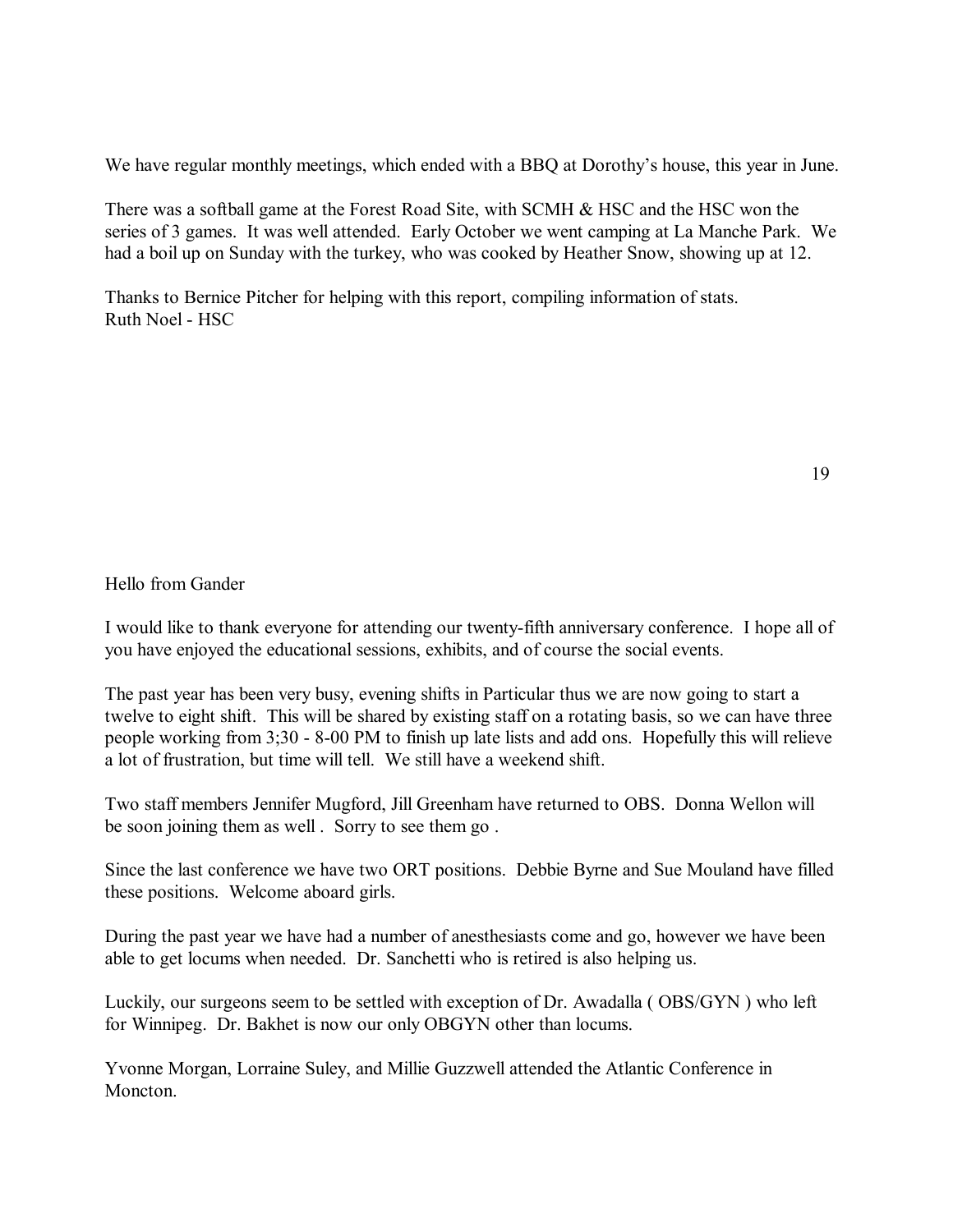Yours Truly, Gary Bowering

### **Report for Curtis Hospital 2003 - 2004**

 This has been a busy year for us at Grenfell. Our chief surgeon was off for six months on sick leave, being replaced for part of that time by Dr Harris, a locum surgeon from Ontario.

Our perioperative area consists of

- surgical short stay plus pre-admission clinic
- four main operating rooms, two of which are operational each day
- Four bed recovery room
- One endoscopy/ minor OR suite
- 1 colposcopy room

We presently have 40+ families involved in a colonic cancer research study which makes our endoscopy unit very busy.

We continue to offer services in general surgery, orthopedics, urology, dental surgery, and obstetrical/gynecology surgery. Opthamology surgery is offered every two months on a locum basis.

We performed a total 2533 cases: 1125 in main OR and 1408 in endoscopy/ minor OR.

This year, we saw the return of the operating room technician course with one of the students from the program being preceptored at Curtis Hospital. That individual is still gaining experience with us. As well, two of our Rns are fully certified in RN1st assist for general surgery and functions as same when necessary.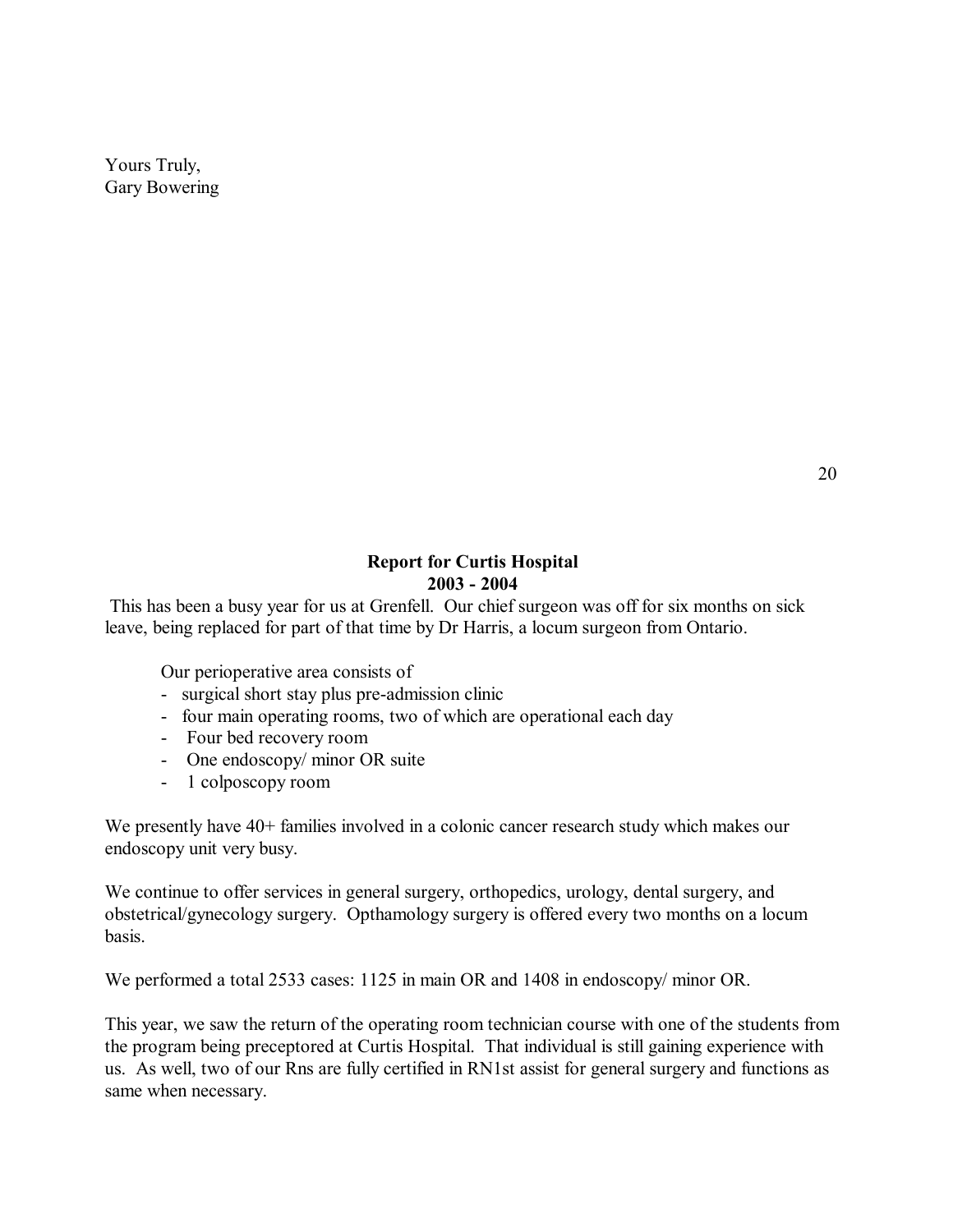As restructuring continues throughout the province, I'm sure the coming years will see many changes, some good, some bad. Throughout it all, we have to bear in mind that quality care is the main focus of our profession.

Have fun and best wishes to you all from the perioperative staff at Grenfell.

Respectfully submitted,

Madonna Chaulk Acute Care Director

21

### **Liaison Report - Burin Oct/04**

We have 4 voting members attending Conference this year. Our total staff is 7 full time RN's and 3 casuals. We sometimes staff SPR with an LPN when extra help is needed. I'm sorry to say we lost our cross-trained RN. Amy Harty, full time float, helped with call this summer and was just getting into the swing of things when she made a decision to follow her "significant other" to Baffin Island. She started at Clyde River earlier this month. We miss her very much. We are very fortunate to still have our three casuals. Sam, Mary and Maureen are still going strong after retiring a few years ago.

I don't know what we'd do without them.

Our 2 General Surgeons, Dr. Muyanga and Dr. Coetzee, keep us busy. I don't think they have learned the meaning of an "Emergency call-back". It is very frustrating getting called back for routine surgery that gets called "emergency" just so it can be done after hours. Our lists are constantly running late into the evening. After months of bringing our concerns to our Coordinator, we were asked to participate in an audit for 1 month. This was for the purpose of tracking the days activities to identify problem areas. It meant adding extra work to an already busy day. We went along with it anyway in the hopes of improving the situation. It finished a couple of weeks ago and we are now waiting for a meeting with our coordinator and the Director of Patient Resident Care to discuss it.

This year our stats were as follows: # of cases through PORR - 643, DS - 843 SPR - 2,288.

We still have Dr. Arthur and Dr. Obioha (OBS\_GYNE) and Dr. Criemin and Dr. Abraham for